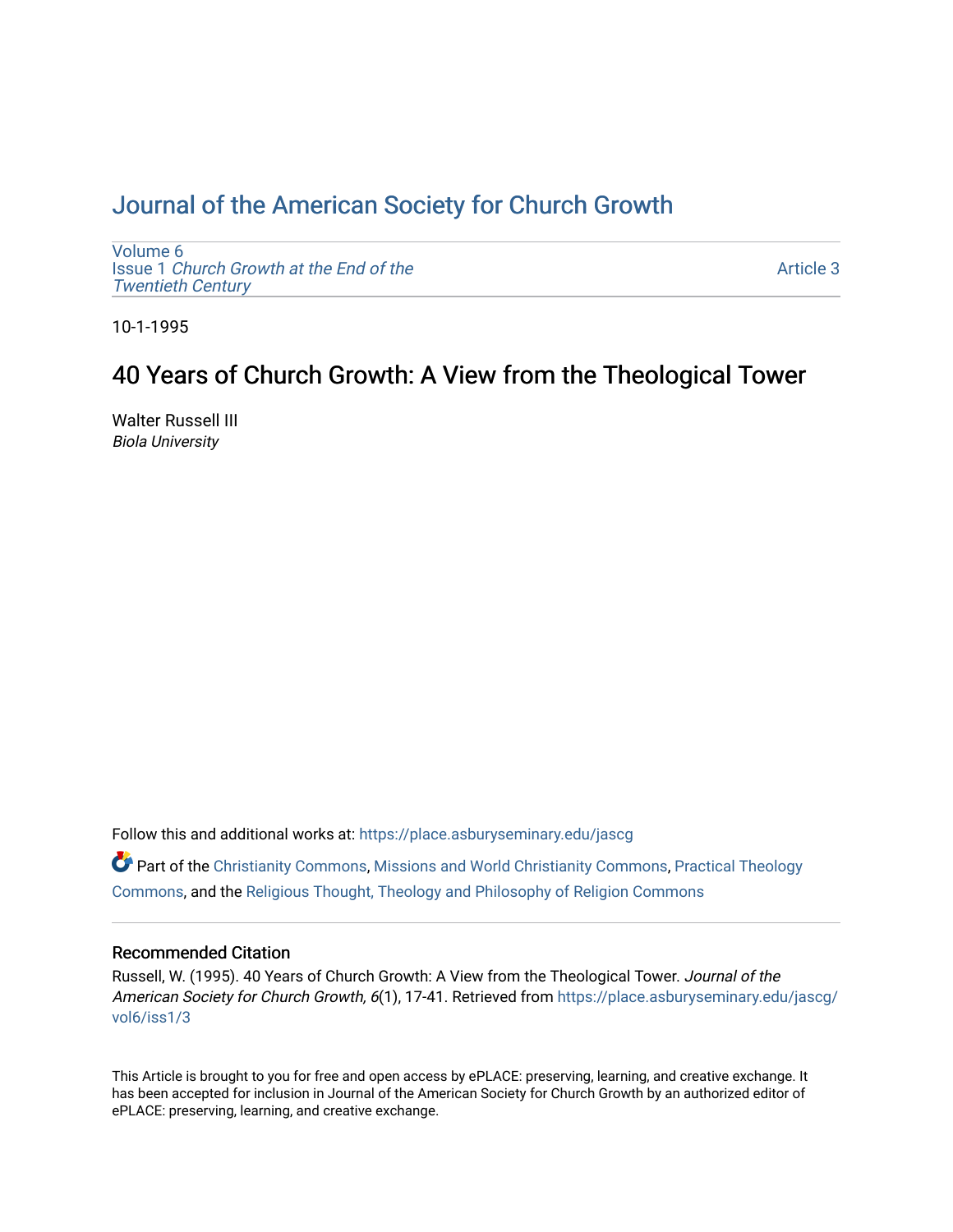## 40 Years of Church Growth: A View from the Theological Tower

## Walter Russell III

### Introduction

I am presently a New Testament theologian and Hermeneutics professor inhabiting an ivory tower in sunny Southern California. However, before becoming totally covered with ivory tower dust, I spent nine years as a church planter and pastor in Texas and Baltimore, Maryland. Therefore, I have intersected the Church Growth Movement from the dual perspectives of theologian and practitioner. However, my studies in Hermeneutics make me realize that my perspective is fraught with some serious limitations, the greatest being that it is my perspective! Therefore, I present these evaluative thoughts about the first forty years of the Church Growth Movement, and especially the first twenty-five years of the movement in North America (1970- 1995), with the humility appropriate to one person's perspective on so vast and diverse a phenomenon as that of the Church Growth Movement (hereafter CGM).<sup>1</sup> In this spirit, I ask you to accept kindly my evaluation with the texture in which it is offered: humble, appreciative, yet deeply concerned and even distraught at certain key points. Because of the intensity of my concerns, I will speak only fleetingly of my appreciation of the positive aspects of the CGM. You should be well aware of these marvelous contributions. The bulk of my remarks will reflect my concerns about certain foundational theological aspects of the movement.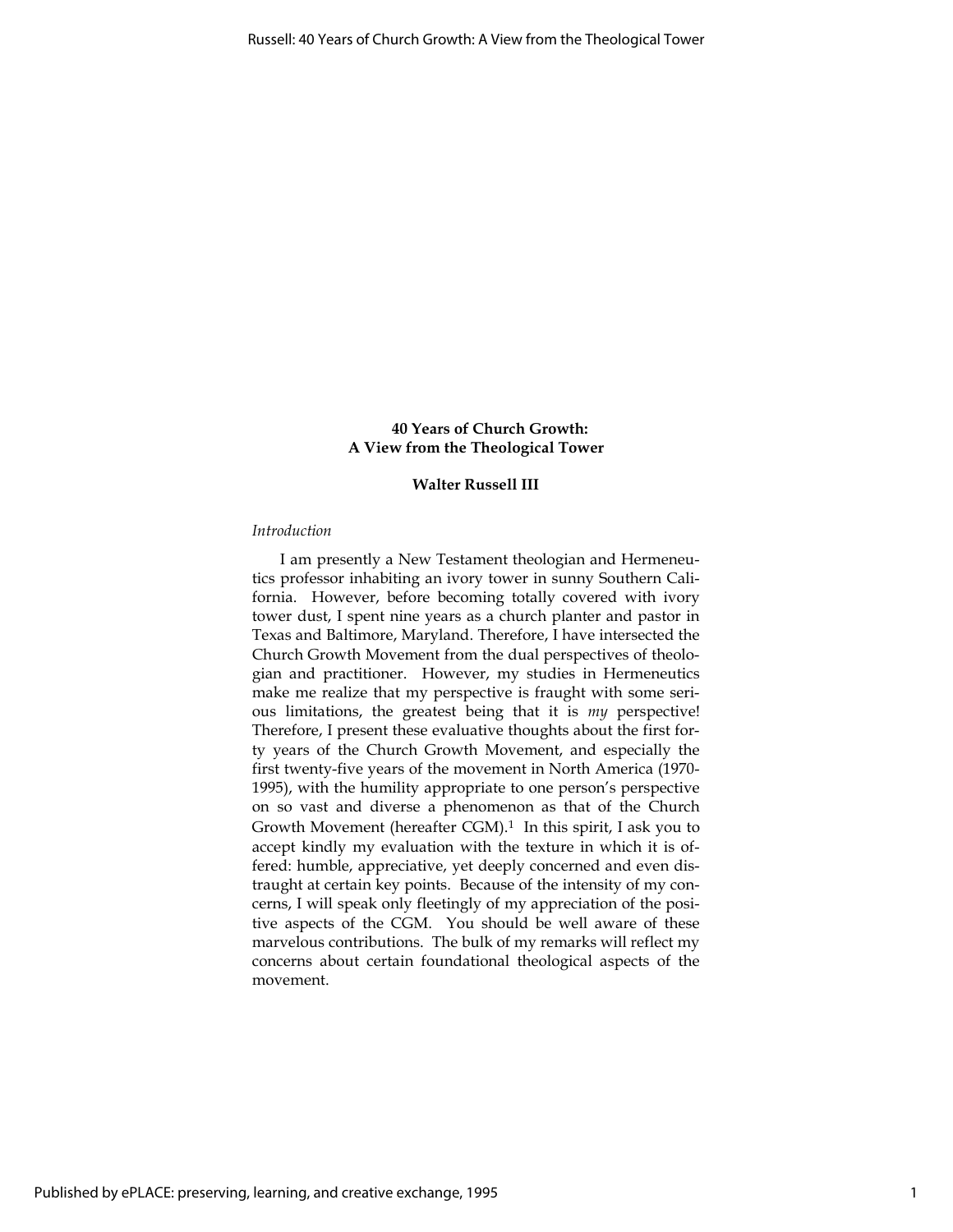## Positive Theological Contributions Of The CGM

First, the good news. From my perspective, there have been two significant theological contributions by the CGM. The first contribution is the theological clarification that the growth of the Church is not something that should be simply an overflow of the life of the Church. Rather, growth must be something that is intentional and embraced at the purpose level of the Church. The CGM has simply underscored the clear and purposeful growthfocus of the Great Commission of Jesus the Messiah (Matt 28:16- 20). While growth does sometimes occur as an overflow of the healthy life of the Church, local church expressions of this are generally the exception, rather than the rule.

The present church of which I am a member is an interesting case study in growth and intentionality. This is the First Evangelical Free Church of Fullerton, California. This church grew at an amazing clip over the twenty-two and a half years of Chuck Swindoll's pastorate (1971-1994). While the pastoral staff of the church was very disinterested in, even opposed to the CGM, the church grew very large. The pastoral staff tended to attribute this to being unintentional about Church Growth tenets and to building a healthy church life. However, it was more likely due to following inadvertently some fundamental truths of the CGM. In particular, this church built its ministry around a fine pulpiteer. While this is also a commentary on the cultural and sociological dynamics of the World War II generation, it also confirms that this church grew because it *intended* to grow by doing those things that reflected a fundamental will or purpose to grow. Therefore, by God's grace it grew to be one of the largest churches of Southern California. However, the growth was not incidental to the life of the church, but rather purposeful and intentional because of the high priority placed on the pulpit ministry. Moreover, growth occurred, not in a unintentional manner, but rather because growth was intended. I am profoundly grateful that the CGM has heightened our awareness of the centrality of the growth that the Great Commission demands. We must continue to be purposeful and intentional about the worldwide growth of the Church of Jesus Christ.

This leads to my understanding of a second contribution of the CGM. It flows very naturally out of an intentional focus on the growth of the Church. This second contribution is the clarification and development of the Church's understanding of the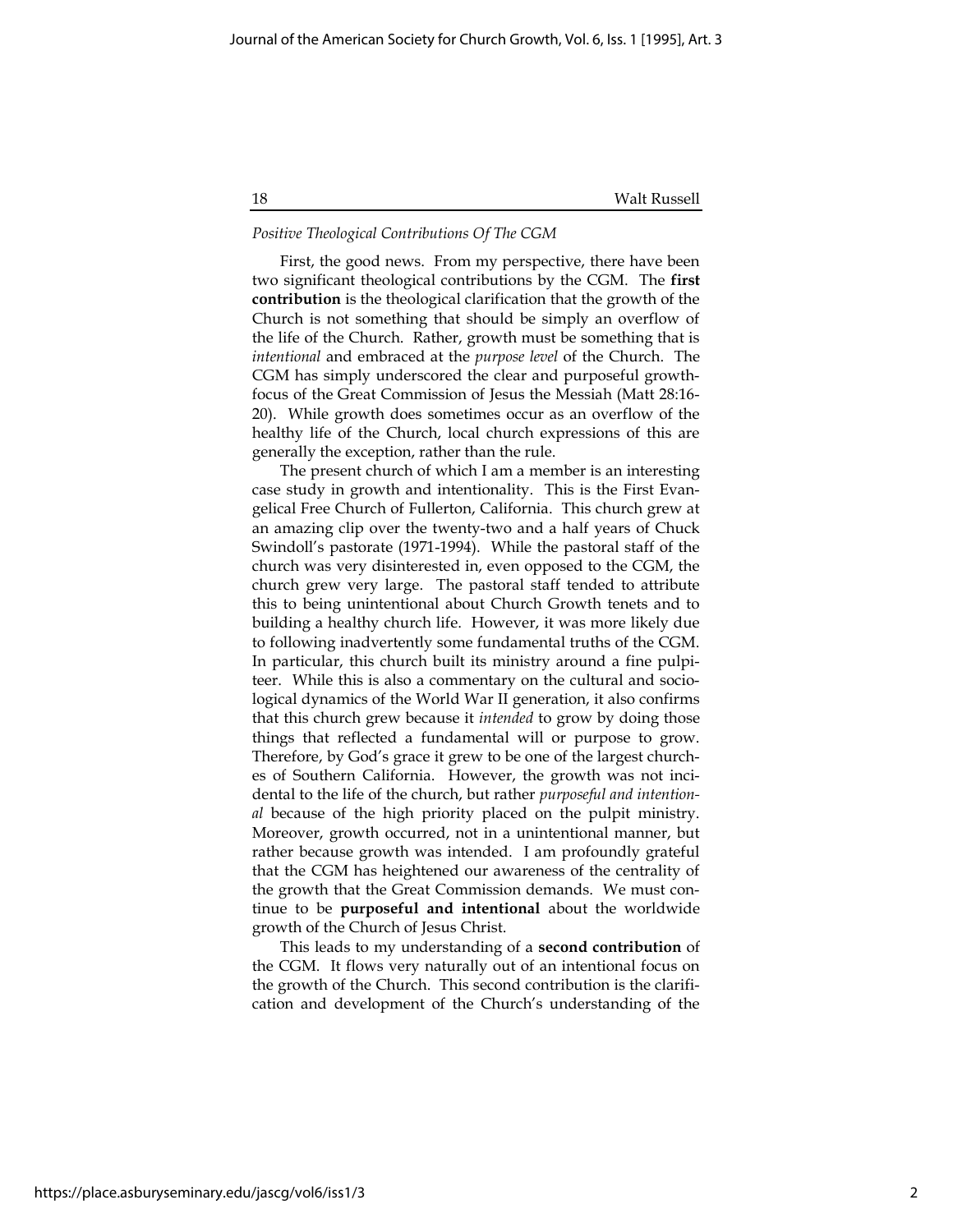leadership qualities and characteristics necessary to catalyze and mobilize a group of Christians. Perhaps we assumed too much about this specific ability to lead and motivate a group before the CGM focused its guns on the topic. We cannot do that any more in light of the helpful research that has been done on leadership by those involved in or associated with the CGM.<sup>2</sup> I have benefited greatly in my own leadership and in my counseling of various Christian workers, most of whom wrongly assumed that they could catalyze a group to action. However, these are painful insights to possess as we enter into what looks like a leadership crisis both in North America, and perhaps, in the whole world. We evangelicals are even speaking about "'a missing generation' of younger leaders ready to take the place of the senior post-World War II group of evangelical pioneers."<sup>3</sup> Thanks to this clarification about the mobilizing aspect of leadership by the CGM, at least we know what we are missing! However, we can also use this information to help grow future leaders. Perhaps nothing could be as strategic for the Church in the immediate future than to give focused attention to the development of godly leaders for God's people.

But this has been the good news. Now I must turn to my theological concerns about the CGM as we stand on the cusp of the 21st century. However, in moving to my concerns I must commend the society and its leadership, especially my friend and your current president, Dr. Gary McIntosh, for the security to open yourselves to feedback from an outsider. As we all know, this can be a very risky venture, freighted with lots of potential for pain. I trust that your risk will bring some edification and positive dialogue. But first to the pain!

#### Three Theological Concerns About The CGM

Before expressing my own theological concerns with the CGM, let me distinguish and seek to distance myself from previous criticisms of the movement. There have been at least seven or eight strongly worded critiques of the CGM in the last four years ranging from the oblique to the straightforward. These books have been authored by such critics as Os Guinness,<sup>4</sup> John MacArthur, Jr.,<sup>5</sup> Douglas Webster,<sup>6</sup> John Seel,<sup>7</sup> Tom Raabe,<sup>8</sup> and Charles Colson,<sup>9</sup> among others. These were synthesized in Dr. John N. Vaughan's 1993 Presidential Address to this society enti-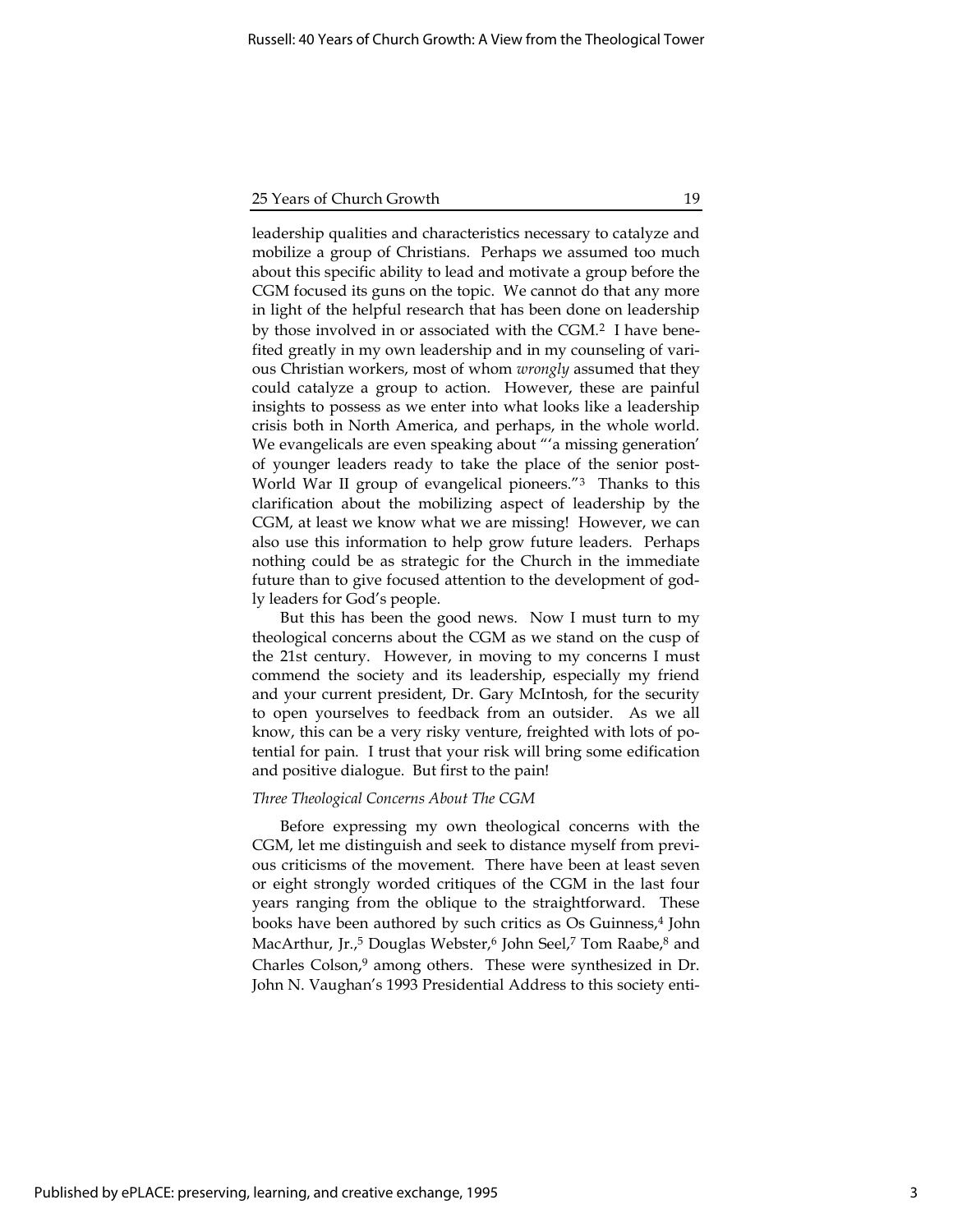tled "The Church Growth Movement: Offense to the Cross?"<sup>10</sup> In his address, John Vaughan nicely summarized nine of the specific accusations compiled from these books:<sup>11</sup>

- 1. Abandonment of foundational principles laid by Dr. Donald McGavran by today's CGM leaders.
- 2. Excessive application of pragmatism by McGavran and an expansion of that misapplication by his disciples to the exclusion of Scripture. This fosters "an end justifies the means" philosophy of ministry.
- 3. Vulgar compromise of Scriptural truths by redefining "contextualization" of the gospel into contemporary terms like "user friendly" churches designed to tell people what they want to hear, rather than what the Scripture mandates.
- 4. Attempting to solicit "felt needs" of people through surveys and then customizing our message to affirm their best sense of self-esteem as a reachable "target group."
- 5. Systematic failure within the CGM to examine its presuppositions, principles, and "laws" through the use of modern, objective, research technique.
- 6. Systematic displacement of scriptural principles and teaching about the sovereignty of God in the growing of His churches.
- 7. Leading churches to focus on merely "churching" the already converted "unchurched" rather than reaching the unconverted for commitment to the Lordship of Jesus Christ.
- 8. Failure to distinguish numerical growth of biblically orthodox churches from those teaching false doctrine.
- 9. Preoccupation with size of a church as the measure of success.

On a ironic note, I am struck by the pragmatic nature of most of these criticisms of the CGM's pragmatism! However, my concerns are not necessarily those of my colleagues. In fact, my concerns are a bit more foundational, theologically-oriented, and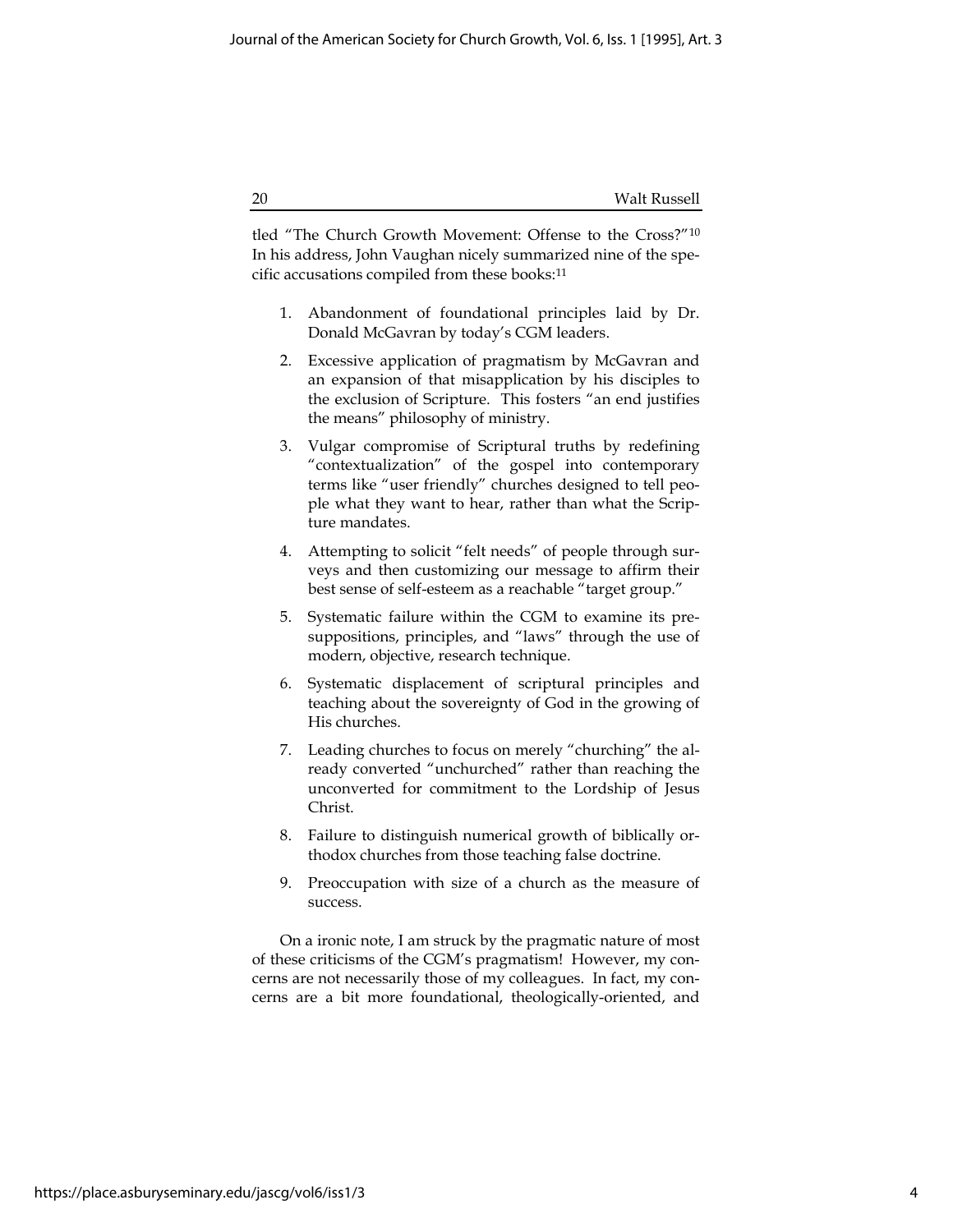perhaps, more abstract to many of you. In this sense, my critique is simultaneously more limited in specific concerns, yet more sweeping because of the nature of my concerns. Therefore, I would hope you would allow me to have my own distinct voice without the emotional baggage engendered by earlier critiques. Also, may I ask you not to push aside the concerns I raise because they may appear to be somewhat general and slippery at first. One of the legacies of a couple of generations of pragmatism and utilitarianism is that we have devalued discussions of a foundational theological or philosophical nature. So, I trust that we can plow some new ground here today by discussing these concerns face-to-face in an irenic and cordial manner. Additionally, I hope that the very nature of our dialog will help to underscore some of the steps that we need to take together to bolster any theological weaknesses that may exist.

My fundamental theological concern is that undergirding the CGM at its most profound level is a defective theology of persons. I am not sure that the movement began with this; I have not necessarily perceived it in the work of Donald McGavran (e.g., in Understanding Church Growth), although there are those who vehemently disagree with this assessment.<sup>12</sup> However, somewhere between 1970 and 1995, a defective theological anthropology crept into the CGM. This is not a secondary or peripheral issue. It is central to the very concerns and well-being of the movement and essential to the CGM's impact on the Christian faith. Therefore, I want to give the bulk of my time to unpacking this central concern and two corollary concerns that flow out of it.

What do I mean by "a defective theology of persons"? By this I mean that the writings of recent advocates of the CGM and the seminars that they sponsor perhaps unwittingly espouse a less-than-biblical view of human beings. This is true of the CGM's view of persons at both the individual and group levels. But what is a biblical view of human beings? Perhaps one of the most robust and accessible expressions of the biblical theological anthropology is found in the works of the German evangelical, Erich Sauer. In particular, Sauer wrote a book setting forth a biblical view of persons called The King of the Earth and subtitled "The High Calling of Man according to the Bible and Science."<sup>13</sup> Listen to some of Sauer's chapter titles in his section on biblical anthropology (pages 72-191) "The Earthly Kingship of Man,"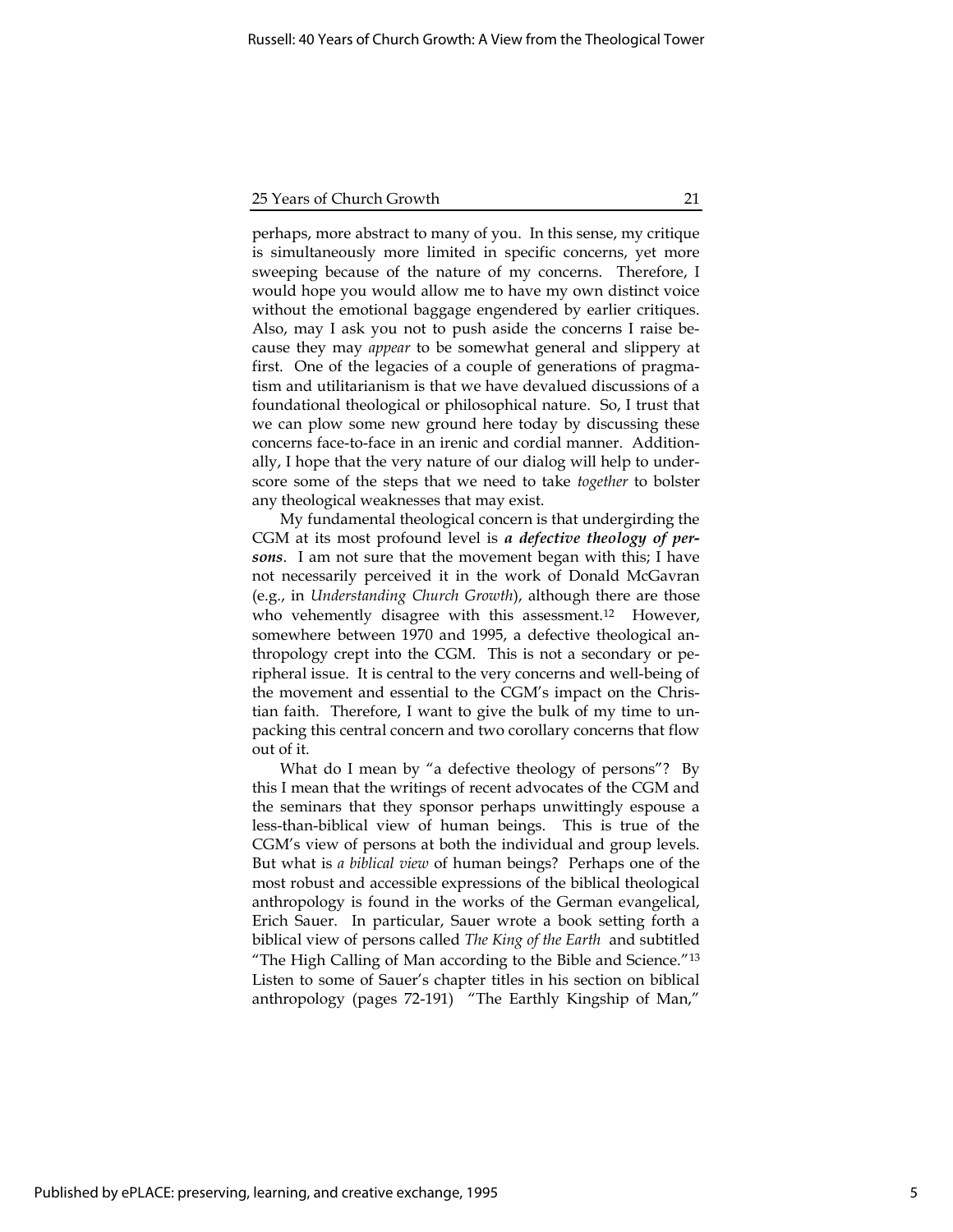The Winning Back of the Earth through the Rule of Man," The Divine Nobility of True Christian Living," "Holiness and Glory in the Eternal Perfection of the High Calling of Man," and "The Practical Way to True Human Nobility." Originally written in 1959, speaking of human beings as "kingly" or possessing "nobility" sounds stunningly archaic at the end of the twentieth century. And that is exactly the problem that we face! Speaking of ourselves in the lofty language of Scripture (e.g., Psalm 8) sounds very foreign and arcane to our ultra-modern ears.

In our culture more broadly, and in evangelicalism more specifically, we have absorbed modernity's tawdry and shrunken view of persons. Combined with western culture's existential view of the human dilemma, which we have also absorbed in massive doses, we have then backed into an sub-biblical view of human beings. We have dipped inch by inch into our culture's shallow view of persons and simply overlaid it with a thin Christian veneer. Not that such a shrunken theology is unique to the CGM. Of course, it is not. This is a much broader plague within evangelical Christianity. However, because of its high profile and ecclesiastical leadership as the main shaper of North American ecclesiology in the last generation, the CGM has de facto become one of the main purveyors of this small-minded anthropology.

Now this is a sweeping indictment of all of us and of our respective Christian communities. Am I overstating my case in order to justify my presence here as a New Testament theologian? I honestly do not think so because of the widespread manifestations of this tawdry view of persons. What are some of these manifestations? To name but a few, the following are what I deem to be the most serious current manifestations within the CGM of a sub-biblical anthropology:

- in general, the use of utilitarian language to refer to persons that is depersonalizing, impersonalizing, and ultimately, demeaning to our dignity as bearers of the image of God.<sup>14</sup>
- a limited view of both the dignity and the intellectual capacity of persons which manifests itself in too many marketing-driven programs and not enough equippingoriented programs for the saints in the main structures of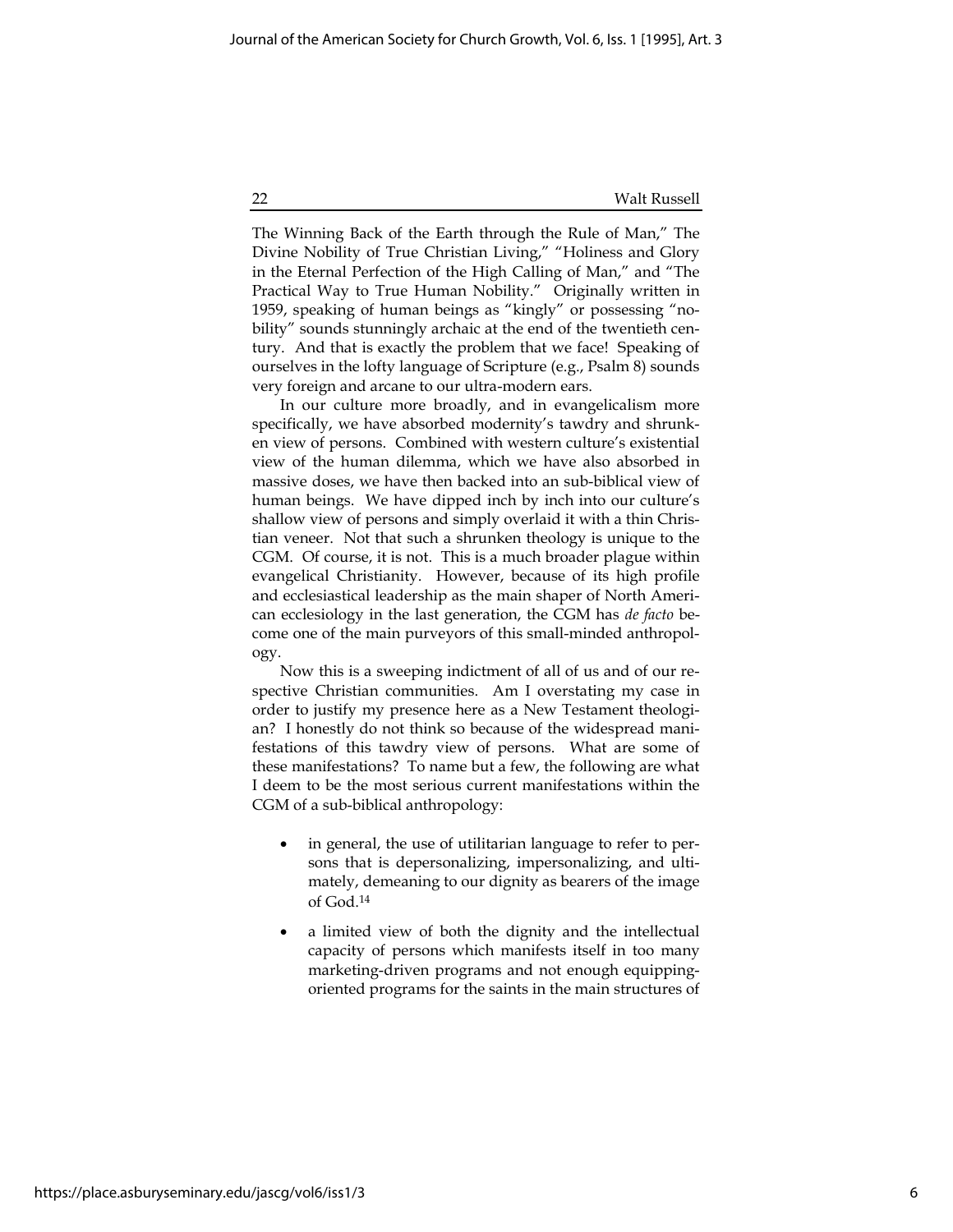the church.<sup>15</sup>

- too much anti-intellectualism and an utilitarian-oriented approach to training and not enough genuine theologizing and biblical teaching which has resulted in a broad, grass roots base of immature and largely secularized saints.<sup>16</sup>
- an inadequate understanding of the Great Commission in terms of its view of human beings which manifests itself in two fundamental ways: an artificial separation of teaching from evangelizing in the discipling process<sup>17</sup> and a minimizing of the centrality of church planting which emphasizes the community dimension of human beings.<sup>18</sup>
- a defective view of spiritual gifts and the ministry of believer-priests which has resulted in an emphasis on gifts that is largely utilitarian to a local church's growth.<sup>19</sup>
- a defective view of small groups that is also utilitarian to a local church's growth and based on inadequate concepts of believers in community.<sup>20</sup>

I have just said a mouthful regarding a less-than-biblical view of persons within the CGM. Individually, each of my six points of concern may not seem to be overwhelmingly persuasive. I think that each point stands quite powerfully on its own. However, if you beg to differ, then I encourage you to consider the cumulative weight of the evidence! Does not this combined weight indicate that something is amiss at the foundational level of our theology of persons? We cannot contrive of defective structures and strategies for human beings without some sense of a defective view of human beings! This is my fundamental theological concern with the CGM.

May I pause and be pastoral for a moment? I am concerned about any of us who create whole conceptions of the growth of the Church grounded and predicated upon a defective theology of persons. Assuming that our mouths are speaking from that which fills our hearts and souls (as Jesus said in Luke 6:45), then such defective conceptions of church growth reveal that we probably have defective conceptions of ourselves as human beings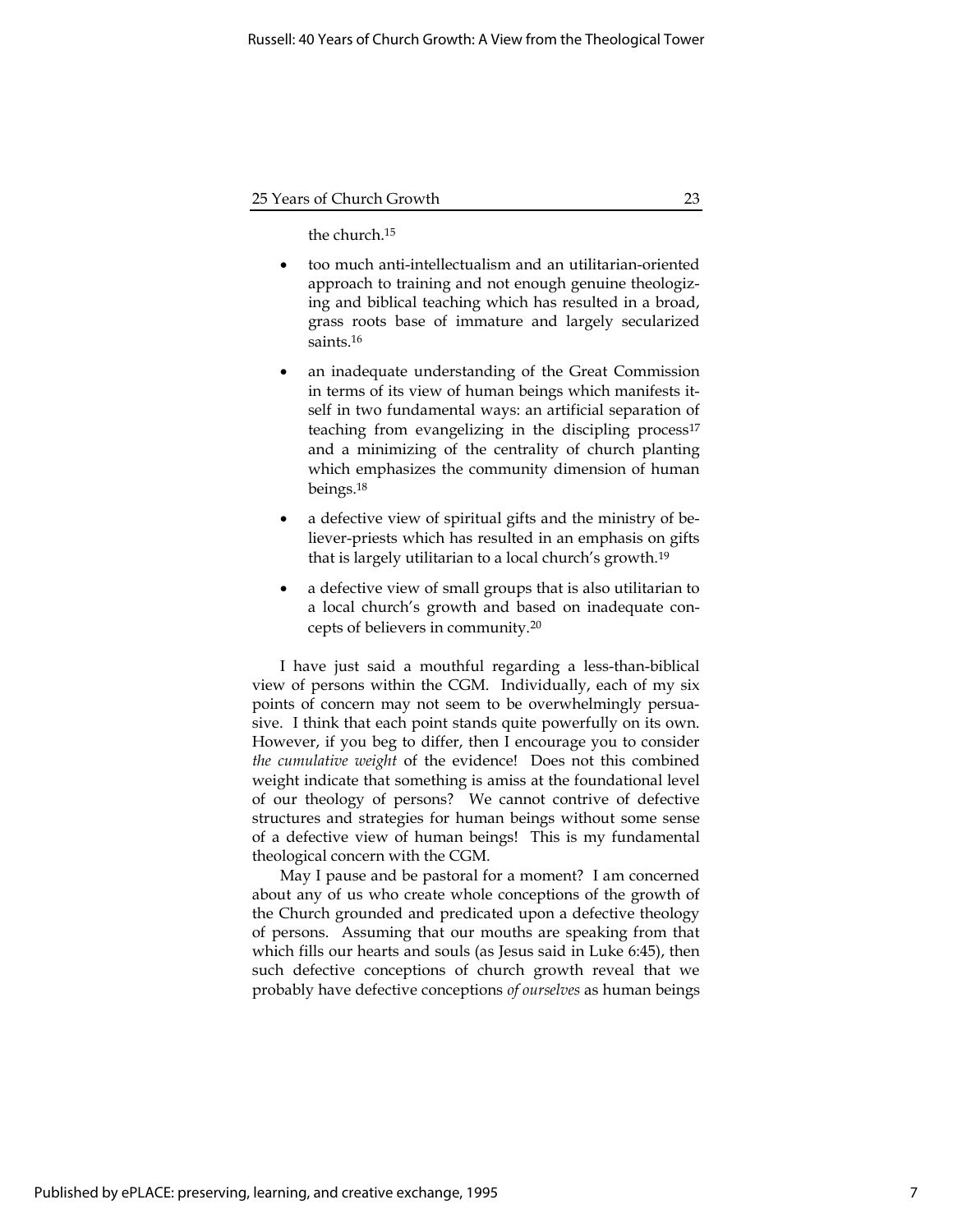bearing the image of God. I include myself in this category when I say that many of us who are the most aggressive leaders and shapers of our Christian communities are some of the most hurting and alienated members of our society. We are generally lonely, isolated, disciplined, obsessive, driven, success-oriented, and largely friendless males. For many of us, our souls are desperately dry and empty. This is the condition that Henri Nouwen has addressed so powerfully in his little book, In the Name of Jesus (subtitled "Reflections on Christian Leadership"):

I am not at all surprised that so many ministers and priests suffer immensely from deep emotional loneliness, frequently feel a great need for affectivity and intimacy, and sometimes experience a deep-seated guilt and shame in front of their own people. Often they seem to say, "What if my people knew how I really feel, what I think and daydream about, and where my mind wanders when I am sitting by myself in my study?" It is precisely the men and women who are dedicated to spiritual leadership who are easily subject to very raw carnality. The reason for this is that they do not know how to live the truth of the Incarnation. They separate themselves from their own concrete community, try to deal with their needs by ignoring them or satisfying them in distant or anonymous places, and then experience an increasing split between their own most private inner world and the good news they announce. When spirituality becomes spiritualization, life in the body becomes carnality. When ministers and priests live their ministry mostly in their heads and relate to the Gospel as a set of valuable ideas to be announced, the body quickly takes revenge by screaming loudly for affection and intimacy. Christian leaders are called to live the Incarnation, that is, to live in the body–not only in their own bodies but also in the corporate body of the community, and to discover there the presence of the Holy Spirit.<sup>21</sup>

It is not a new phenomenon that religious leaders would lose touch with themselves and with the general populace by valuing conceptions of growth and success over human beings. Jesus regularly crossed swords with the religious leaders of his day over this very issue: their shrunken theology of persons. In a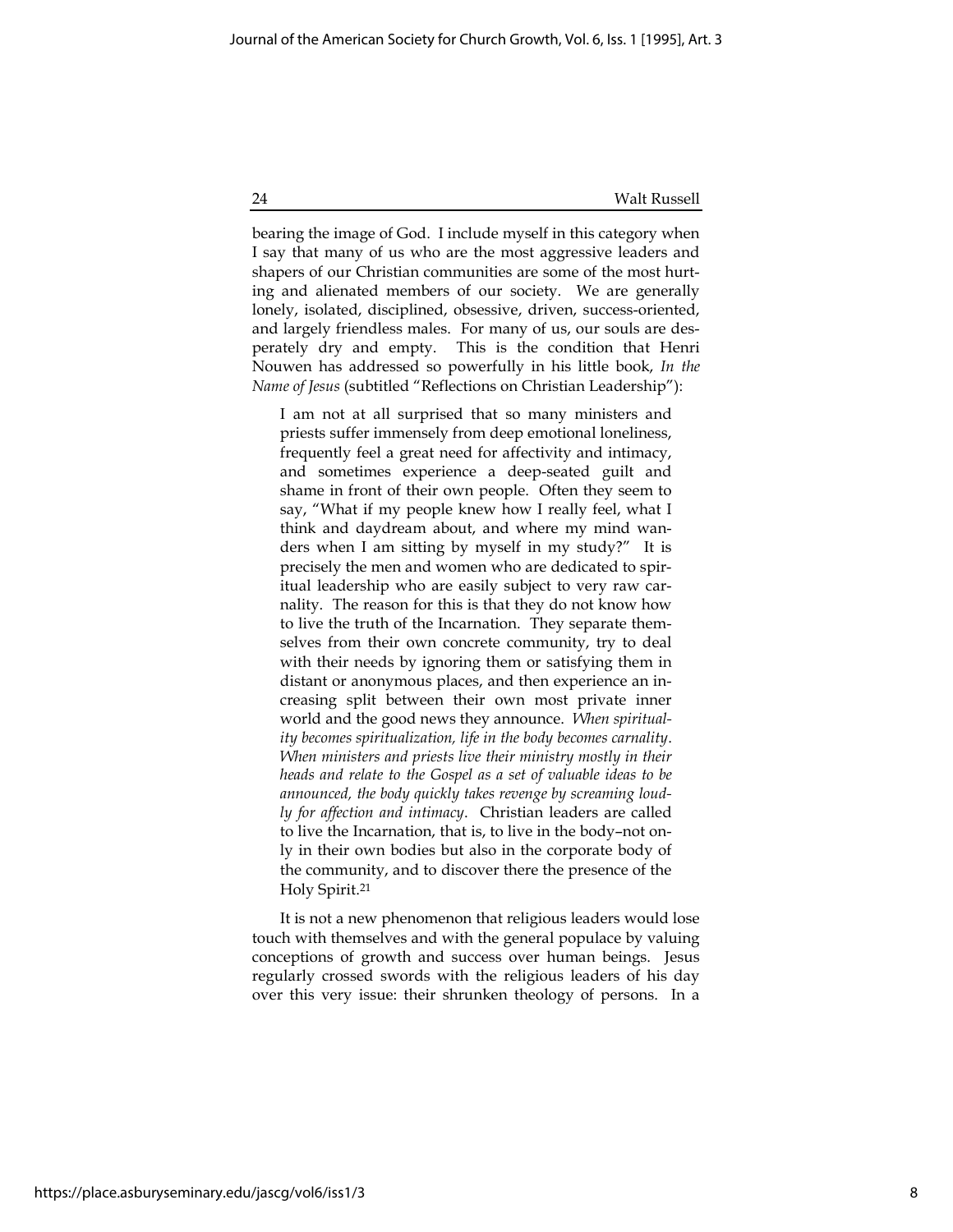remarkable passage in the New Testament, we read of a series of five escalating conflicts between Jesus and the scribes and Pharisees. This passage, Mark 2:1-3:6, is astoundingly significant because it underscores the great disparity between Jesus' theology of persons and the Pharisees' anthropology. In these five escalating conflict stories<sup>22</sup> we see the following:

- 1) In Mark 2:1-12, Jesus heals and forgives a paralytic of both his sins and his paralysis, but some of the scribes reason in their hearts against Him. They were more concerned about the possibility of their movement's rules being violated than about a suffering person being healed and forgiven.
	- Do we care more about maintaining our principles about Church Growth than we care about suffering, sinful human beings finding forgiveness, possibly in ways not anticipated by our movement's principles?
- 2) In Mark 2:13-17, Jesus calls Levi as a disciple and then eats with him and his friends, the sinners and taxgatherers; but the scribes of the Pharisees grumble to Jesus' disciples because they care more about the success of maintaining their table fellowship purity than about these outcast Jews following Jesus as disciples.
	- Do we value the purity of the "doctrines" of the CGM more than the joy of sinners following Jesus in ways that may make us uncomfortable?
- 3) In Mark 2:18-22, the disciples of both John the Baptist and the Pharisees questioned Jesus about why His disciples did not fast regularly as they did, thereby showing the priority of maintaining present movement practices over celebrating the Messiah's presence in their midst.
	- Do we glory in aspects of the CGM perhaps elevated to the level of dogma or ritual and miss the freedom of celebrating Messiah Jesus' presence in our midst in new, fresh ways?
- 4) In Mark 2:23-28, the conflicts escalate when the Pharisees criticized Jesus for His disciples picking off some heads of grain while walking through the grain fields on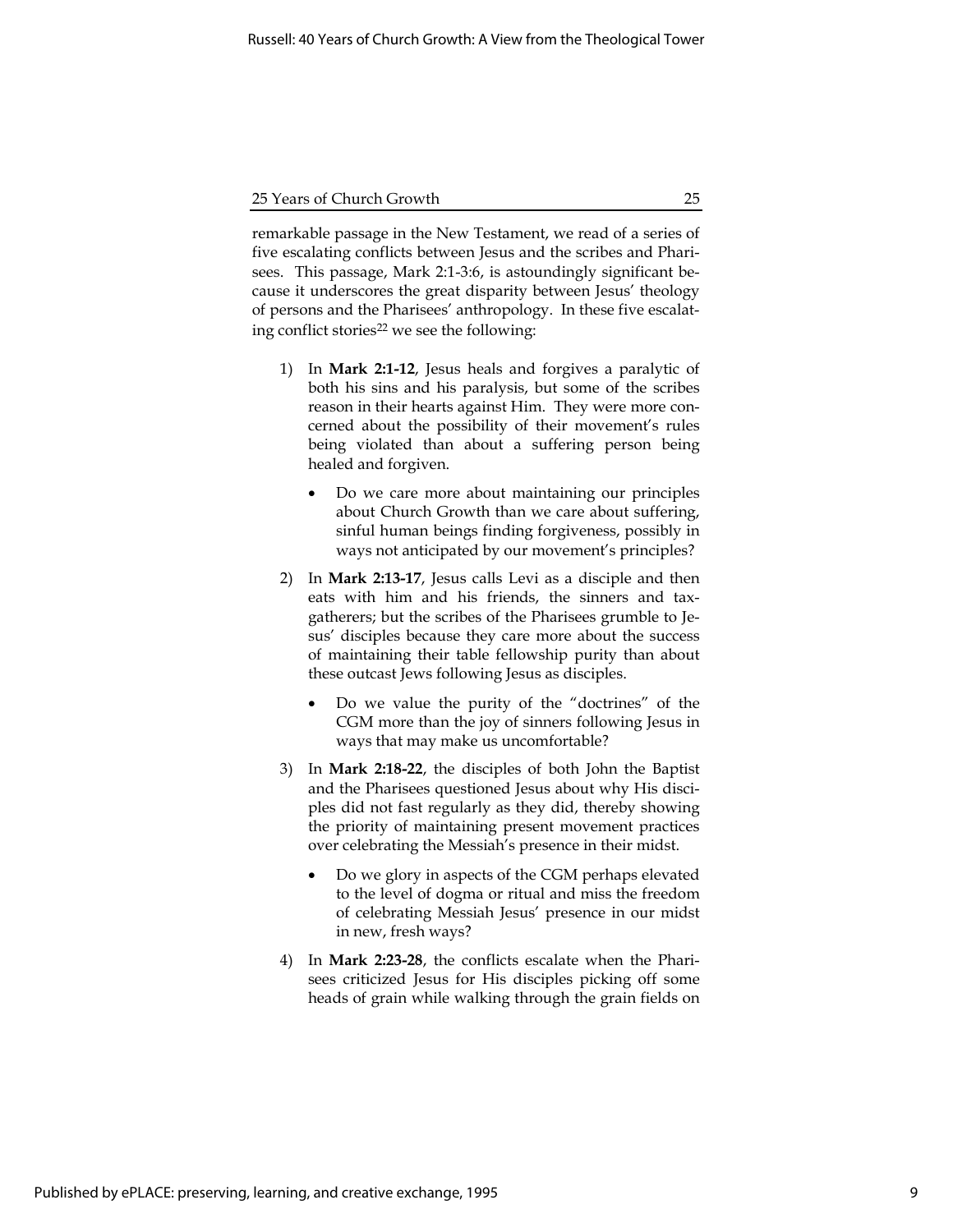the Sabbath. Again, these most influential grass roots religious leaders of Israel cared more about the success of their own religious enterprise than about the well-being of human beings. Jesus's rebuke is forever devastating to such a shriveled theology of persons: "The Sabbath was made for man, and not man for the Sabbath!"  $(2:27)^{23}$ .

- Do we believe that our Church Growth practices were made for man, or have we distorted them to where man is now made for our Church Growth practices? (i.e., the tail is now wagging the dog!)
- 5) In Mark 3:1-6, we see the climactic confrontation between Jesus and the Pharisees when He heals a man with a withered hand in a synagogue on the Sabbath. Again, the Pharisees valued the maintaining of their own standards of religious success more than they valued this poor, contorted human being. Jesus' response is remarkably instructive about His anthropology: "And after looking around at them with anger, grieved at their hardness of heart, He said to the man, 'Stretch out your hand.' And he stretched it out, and his hand was restored." (Mark 3:5; emphasis is mine).
	- Have we become so dogmatic about our CGM doctrines and so protective of our resulting careers that our hearts may have actually become hardened to our fellow human beings and we deserve our Savior's anger because of our callused state?

My fellow disciples of Jesus Christ, if I am accurate to only a small degree about our adopting a defective theology of persons from our Modernity-intoxicated environment, then this is an issue that must be rooted out. The danger is that this may be truly "a frog in the kettle" situation. $24$  It is something that we backed into and absorbed from our culture in incrementallyimperceptible degrees. However, the pot is still boiling and we are no longer green, but brilliantly red. But worst of all, we may have hindered the true work of the Kingdom of God at key points because we did not embrace and maintain our Savior's lofty view of our fellow human beings. If there is the slightest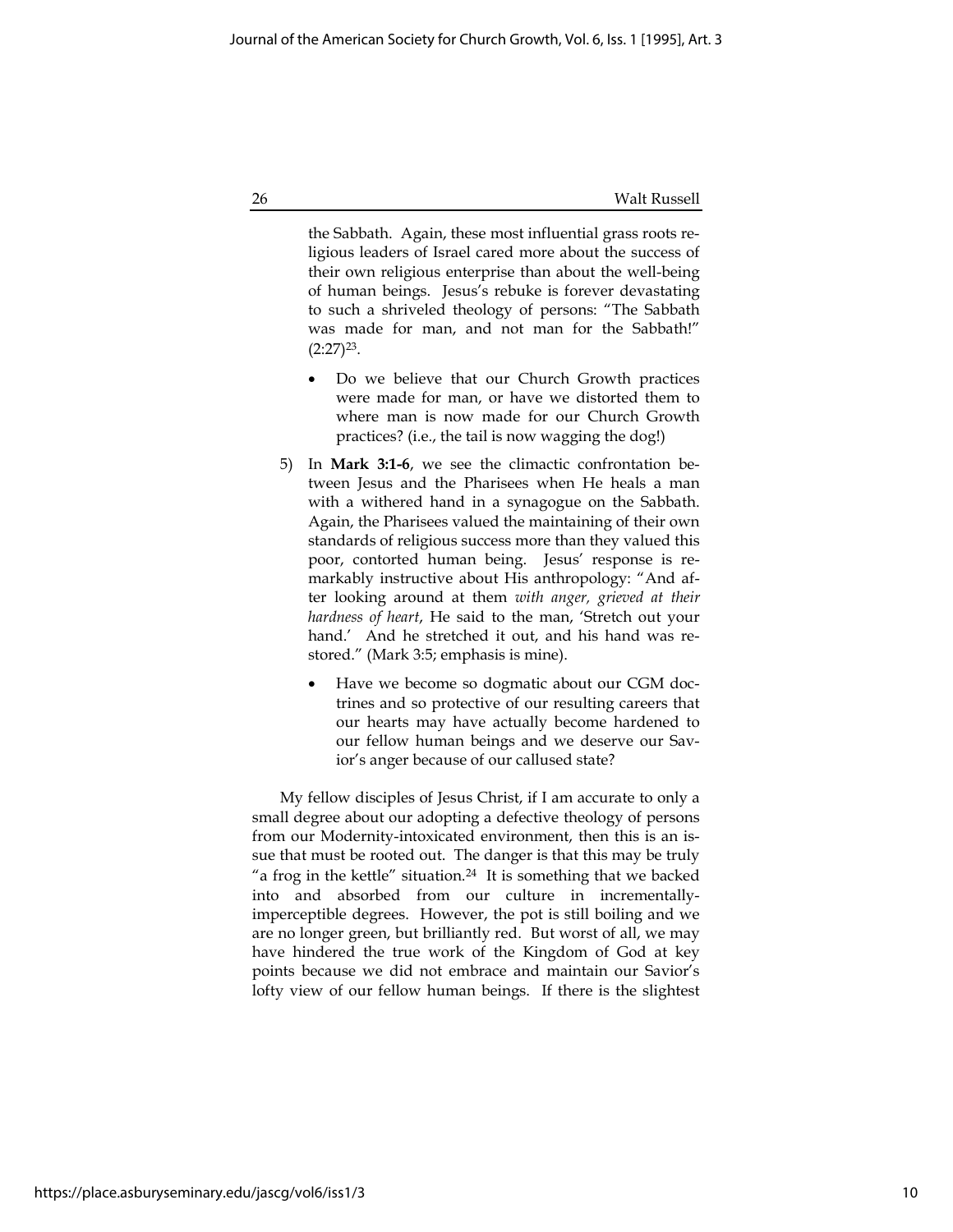possibility that this could be true, is not such a foundational issue as our theology of persons worthy of our profound inquiry and self-examination? I trust you believe that it is.

This brings me to my second theological concern about the CGM. I am persuaded that our defective theology of persons has led to a defective theology of leadership. Such a statement may seem contradictory at first because of my earlier praise of the CGM for its clarification of the mobilizing or catalyzing aspect of leadership in the Church. However, I am not now taking away with the left hand of sorrow what I formerly gave with the right hand of joy. Rather, I am making a distinction between the helpful contribution of one aspect of the leadership function and the defective overall theology of leadership in the Church that I have sensed in my interaction with the CGM.

What do I mean by "a defective theology of leadership"? Paralleling my first theological concern about a defective theology of persons, our theology of leadership is largely functionallydefined in terms of mastering certain skills and is modernityreductionistic from the lofty view of leadership found in the Bible. For example, the New Testament emphasizes the development of virtues in an elder or pastor's character and spheres of influence as the primary qualifiers for leadership. Nineteen of the twenty elder qualities in 1 Timothy 3 and Titus 1 focus on these virtues. Only one quality focuses on a skill: able to teach. In other words, if we wanted to be crassly quantifiable in our approach, we could say that 95% of the emphasis in determining who should lead should focus on a person's character. The remaining 5% of emphasis should be on the one skill of teaching the flock the Word of God. However, in our culture we regularly confuse skills and gifts with character and readily substitute the former for the latter when we look for a leader. I share the guilt in this tragic trade-off because I teach in a typical evangelical seminary where we have almost a total emphasis on skill acquisition and hardly any emphasis on character development. We have a shrunken theology of leadership in the Church that flows out of our shrunken view of humanity. Let me further illustrate my point.

One of the basic tenets of the CGM in recent years is that a church must have a single pastor or a senior pastor who spearheads the vision of the church and with whom seekers can identify. It has been observed that the world's twenty largest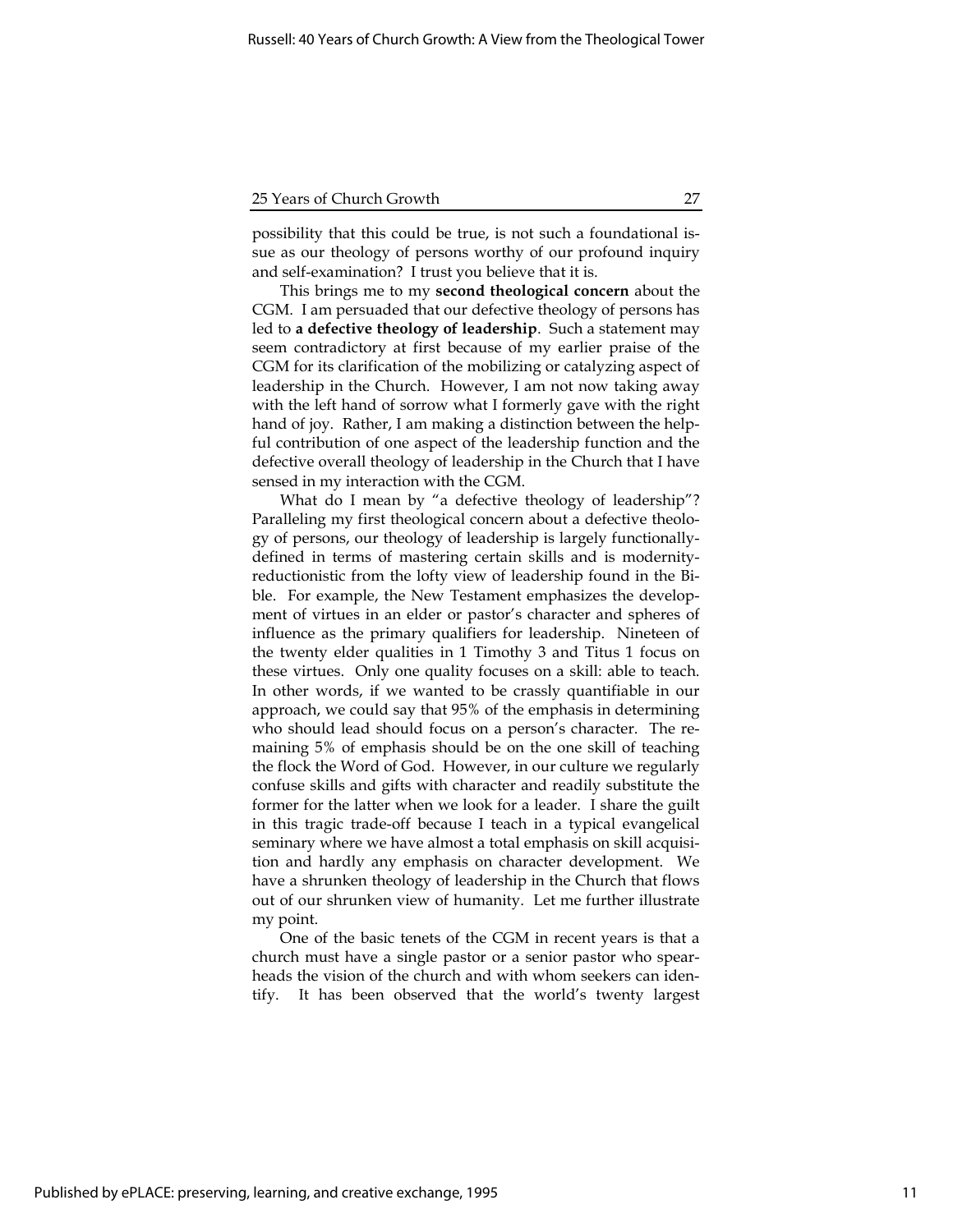churches manifest this pattern.<sup>25</sup> There have been books by CGM advocates that seek to equip pastors to be this kind of leader and manager.<sup>26</sup> In the popular CGM parlance, this type of leadership often has been referred to as "the Moses Model of Leadership." The parallel is that as Moses envisioned and led Israel to the Promised Land, so should the senior pastor cast the vision and lead his church to growth. Such a dynamic view of leadership has been attractive to many frustrated and defeated pastors. I applaud the ministry of encouragement that the CGM has had to countless pastors! Pastoral ministry is extremely difficult in North America in light of the unrealistic expectations for personal fulfillment that most people have. However, this leadership model is defective theologically and questionable ethically. May I explain?

Theologically, the Old Testament anticipates and the New Testament authenticates that there will be "the New Moses Leadership Model." Moses himself exhorts Israel in Deuteronomy 18:15 to expect a prophet like him who will come in Israel's future: "The Lord your God will raise up for you a prophet like me from among you, from your countrymen, you shall listen to him." The New Testament makes it clear that Jesus the Messiah is that prophet, the New Moses.<sup>27</sup> For example, in John 6:1-13 after Jesus performed the messianic miracle of feeding the five thousand in the wilderness and still had twelve baskets of barley loaf fragments left over, notice the response of the people:

When therefore the people saw the sign which He had performed, they said, "This is of a truth the Prophet who is to come into the world." Jesus therefore perceiving that they were intending to come and take Him by force, to make Him king, withdrew again to the mountain by Himself alone (John 6:14-15).

In other words, it is clear that the Moses model of leadership is, in fact, a New Testament phenomenon, but it is a leadership model that is filled by Messiah Jesus and Him alone! To speak of the Moses model of leadership and to apply it to a pastor or to any Christian leader is to usurp the role of the true New Testament Moses Model. This is a significant theological misunderstanding and an absolutely fallacious foundation for a popular leadership model in the Church. We can confidently put a "No Vacancy" sign in the window for the Moses Leadership Model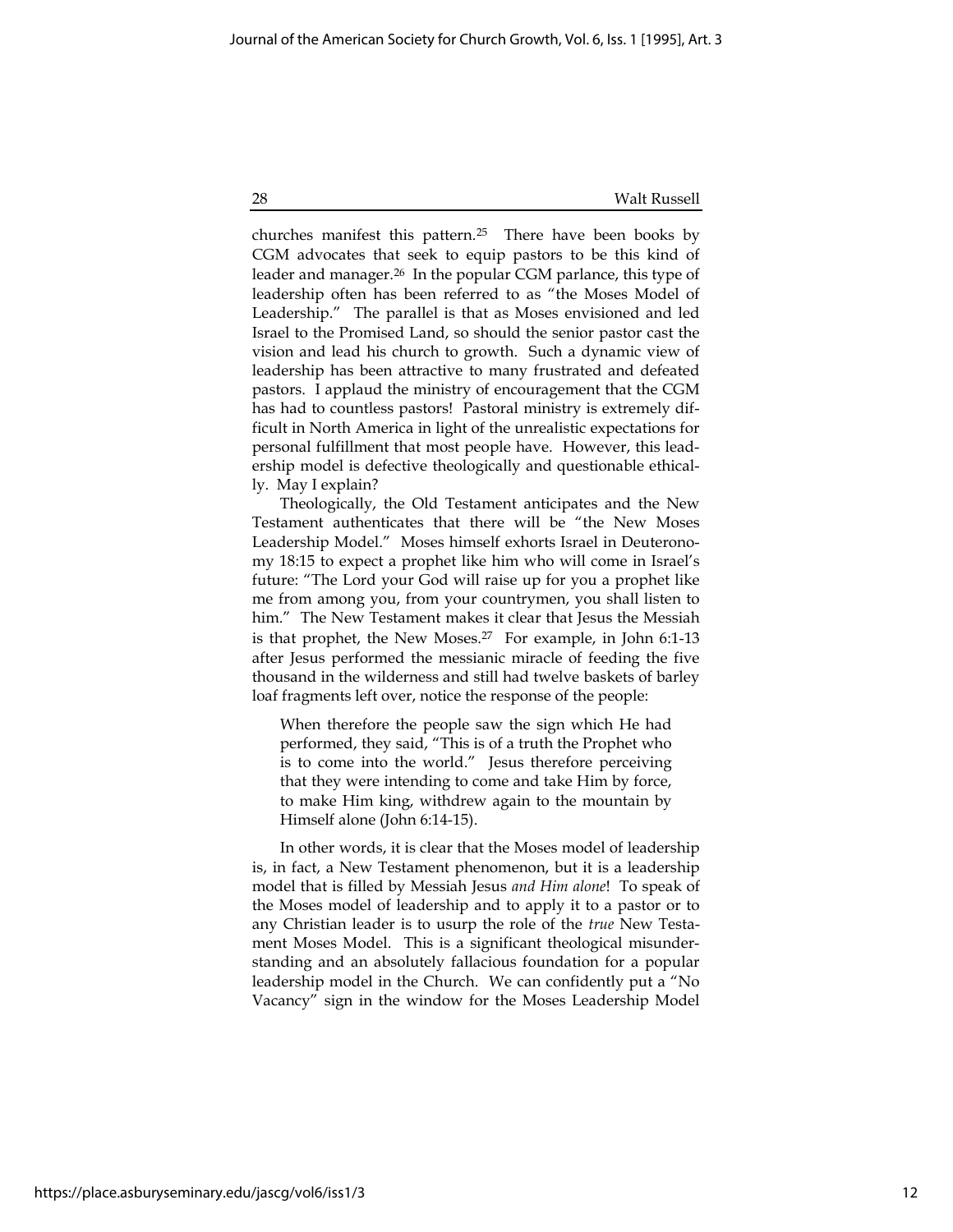room. It is occupied by Jesus Christ quite nicely, thank you, and no one else need inquire!

But there is more theological evidence to indict us on our defective theology of leadership. In addition to usurping Jesus' role as the New Moses, we have misunderstood His role as the Senior Pastor of each local church. Now this is a remarkable claim and it demands remarkable proof to validate it! Fortunately, five passages in the Old and New Testaments do that very thing. First, the Old Testament passage. Ezekiel 34 is a remarkable chapter within the exilic prophet Ezekiel's prophecies about Israel's past and future. Ezekiel, a prophetic contemporary of Jeremiah, experienced the exile and the destruction of Judah during his ministry. While in Babylon, he recorded Adonai Yahweh's "woe oracle" to the shepherds of Israel in Ezekiel 34:1-10. The prophet Ezekiel announces that Yahweh is taking away the shepherding of His people Israel from their present shepherds. The term "shepherds" normally included not only the political shepherds (kings) of Israel, but also the spiritual shepherds (the priests and prophets).<sup>28</sup> In Ezekiel 34 the focus is primarily upon the political shepherds (kings) of Israel. The Lord God removed them from tending His flock Israel because they neglected the needs of the flock in order to care for their own needs. They exploited God's people and let them be destroyed while profiteering off of them. Israel's shepherds stand under the judgment of God and He pronounces woe upon them as He also did in Jeremiah 23:1-8.

However, Ezekiel also brings a "blessing oracle" for God's flock in this chapter. The blessing is that Yahweh Himself will shepherd His people (vv. 11-24). The Lord God will search for and rescue His sheep by His own hand. He will do this by placing over them His designated ruler:

"Then I will set over them one shepherd, My servant David, and he will feed them; he will feed them himself and be their shepherd. And I, the Lord, will be their God, and My servant David will be prince among them; I, the Lord, have spoken" (vv. 23-24; emphasis is mine).

Under Yahweh's servant David, He will restore His flock to their land and rescue them from their plight by making "a covenant of peace" with them (v. 25; cf. Ezek 37:24) and gathering them from the nations and blessing their land (vv. 25-31). There-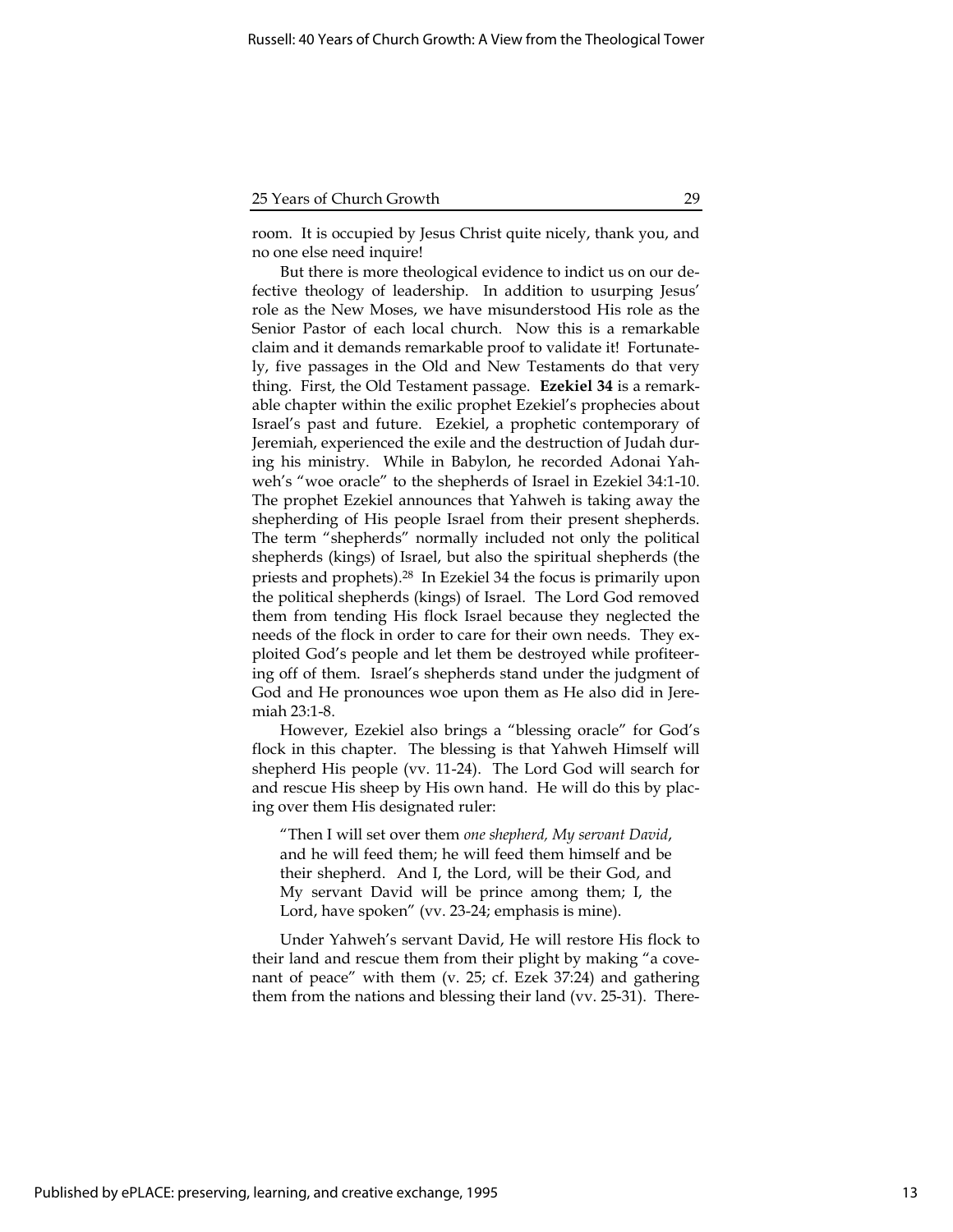fore, in this remarkable chapter of woes and blessings, the Lord God establishes His future pattern for the shepherding of His people.

From the New Testament perspective, it is quite obvious that Jesus of Nazareth is the greater David who is the One appointed by the Father to shepherd His people. We see this in four New Testament passages. First, in Matthew 9:35-38, Jesus expresses both the care of a true shepherd by going about the cities and villages and teaching, proclaiming the gospel of God, and healing every disease and sickness (v. 35). He also expresses the concern of Yahweh's shepherd as He observes the shepherdless flock:

And seeing the multitudes, He felt compassion for them, because they were distressed and downcast like sheep without a shepherd. Then He said to His disciples, "The harvest is plentiful, but the workers are few. Therefore, beseech the Lord of the harvest to send out workers into His harvest" (vv. 36-38).<sup>29</sup>

Secondly, in **John 10:1-18**, Jesus is more overt and claims that He is "the door of the sheep" and the only way of deliverance for them (vv. 7-10). Even more vividly, He claims, "I am the good shepherd; the good shepherd lays down His life for the sheep" (v. 11). In contrast to a hireling who flees when the wolf comes (vv. 12-13), Jesus will not flee because of His concern for the flock (v. 13b). As the good shepherd, He knows His own and lays down His life for them (vv. 14-15). He is the One designated by the Father to unify God's flock:

"And I have other sheep which are not of this fold; I must bring them also, and they shall hear My voice; and they shall become one flock with one shepherd. For this reason the Father loves Me, because I lay down My life that I may take it again. No one has taken it away from Me, but I lay it down on My own initiative. I have authority to lay it down, and I have authority to take it up again. This commandment I received from My Father" (vv. 16-18; emphasis is mine).

I suggest to you that Jesus' claim to be the Good Shepherd is the claim to be the Messianic Servant whom the Father has designated–fully authorized–to be the Shepherd of God's people.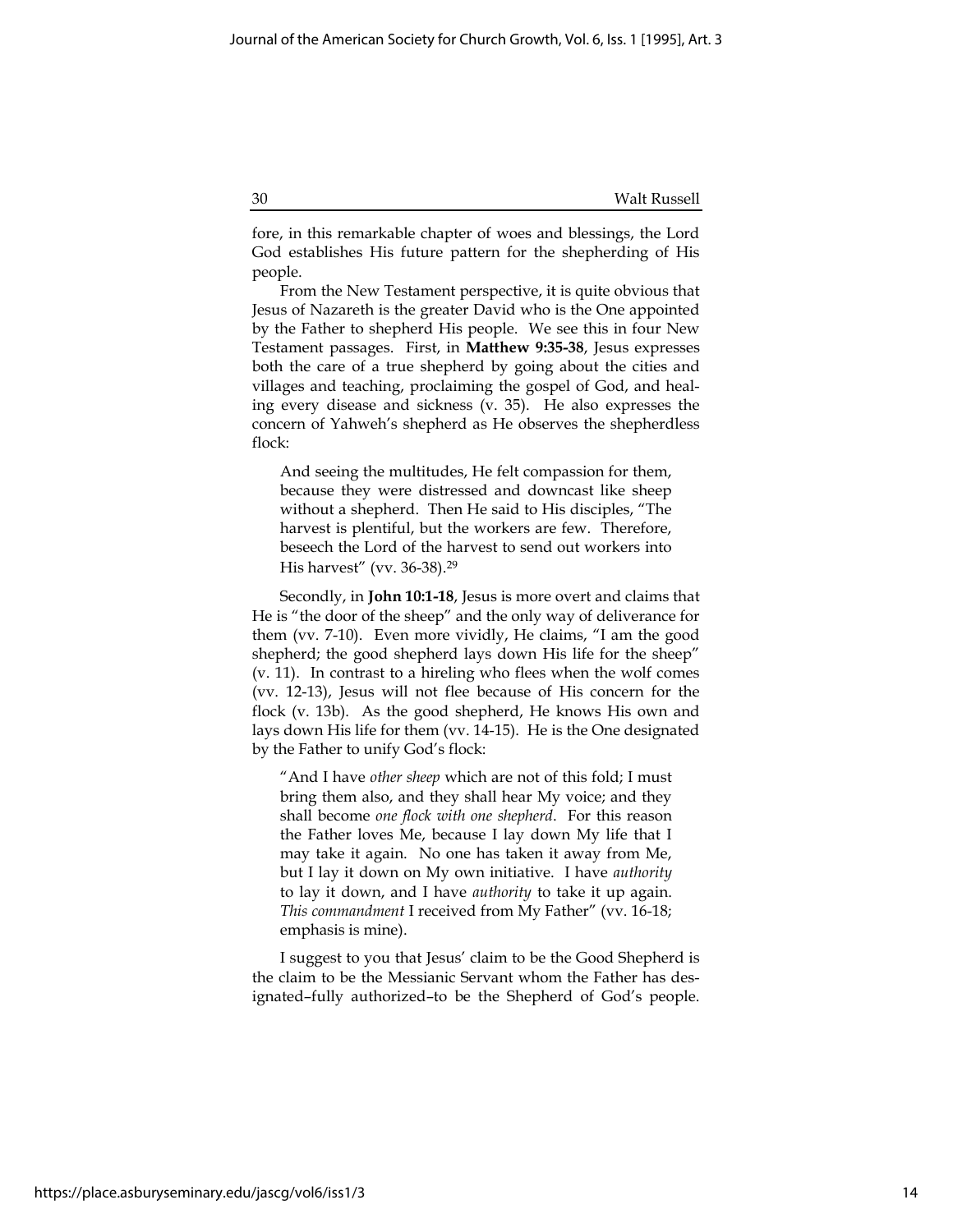This includes not only God's historic people Israel, but also the "other sheep which are not of this fold" which are to become "one flock with one shepherd" (John 10:16).<sup>30</sup> John 10:1-18 completes the theological loop begun in Ezekiel 34. God's shepherding of His people is fully delegated to the God-Man, Jesus the Messiah. He is the only One authorized to die for the flock and to rise again for the flock. What a God! What a Shepherd!

Our last two New Testament passages take the historical fact of Jesus' role as the designated shepherd of God's people and apply it in a pastoral manner to two groups of people within the church. In 1 Peter 2:25 the apostle applies Jesus' shepherding of our souls to those servants who are suffering unjustly at the hands of their masters: "For you were continually straying like sheep, but now you have returned to the Shepherd (poimhvn) and Guardian (ejpivskopo~) of your souls." In 1 Peter 5:4, Peter concludes his encouragement of the elders/pastors who are to shepherd the flock of God voluntarily, eagerly, and as examples (vv. 1-3) with a word about Jesus' shepherding: "And when the Chief Shepherd (ajrcipoivmhn) appears, you will receive the unfading crown of glory."

I have sought to validate in this long biblical chain that Jesus the Messiah is truly the Shepherd of not only the whole (universal) flock, but also each local expression of the whole flock. Do you believe this? Do you believe that the risen, ruling Messiah Jesus is truly the Chief Shepherd–the Chief or Senior Pastor–of each local flock?<sup>31</sup> I believe that this is the Bible's teaching. But I also believe that it has been covered over by our mystical, ahistorical view of the Risen Christ's present ministry. What the Old and New Testaments proclaimed as Messiah's very specific shepherding ministry in space-time history, we have turned into "mystical mush"! We talk about Jesus being the Chief Shepherd of the Church and it becomes cosmic fuzziness in our hands! One can hardly recognize the reigning, ruling Messiah in our theologies because we are functionally so man-centered and theologically so mystical. With our hollow view of Messiah Jesus' shepherding of the Church, we can easily move to fill the vacuum with our own conceptions of leadership. We end up with Senior Pastors and pastors of every type who functionally fulfill the role that God has only delegated to the Messiah. We usurp our habitation as undershepherds and encroach upon the God-Man's authority as the Overshepherd.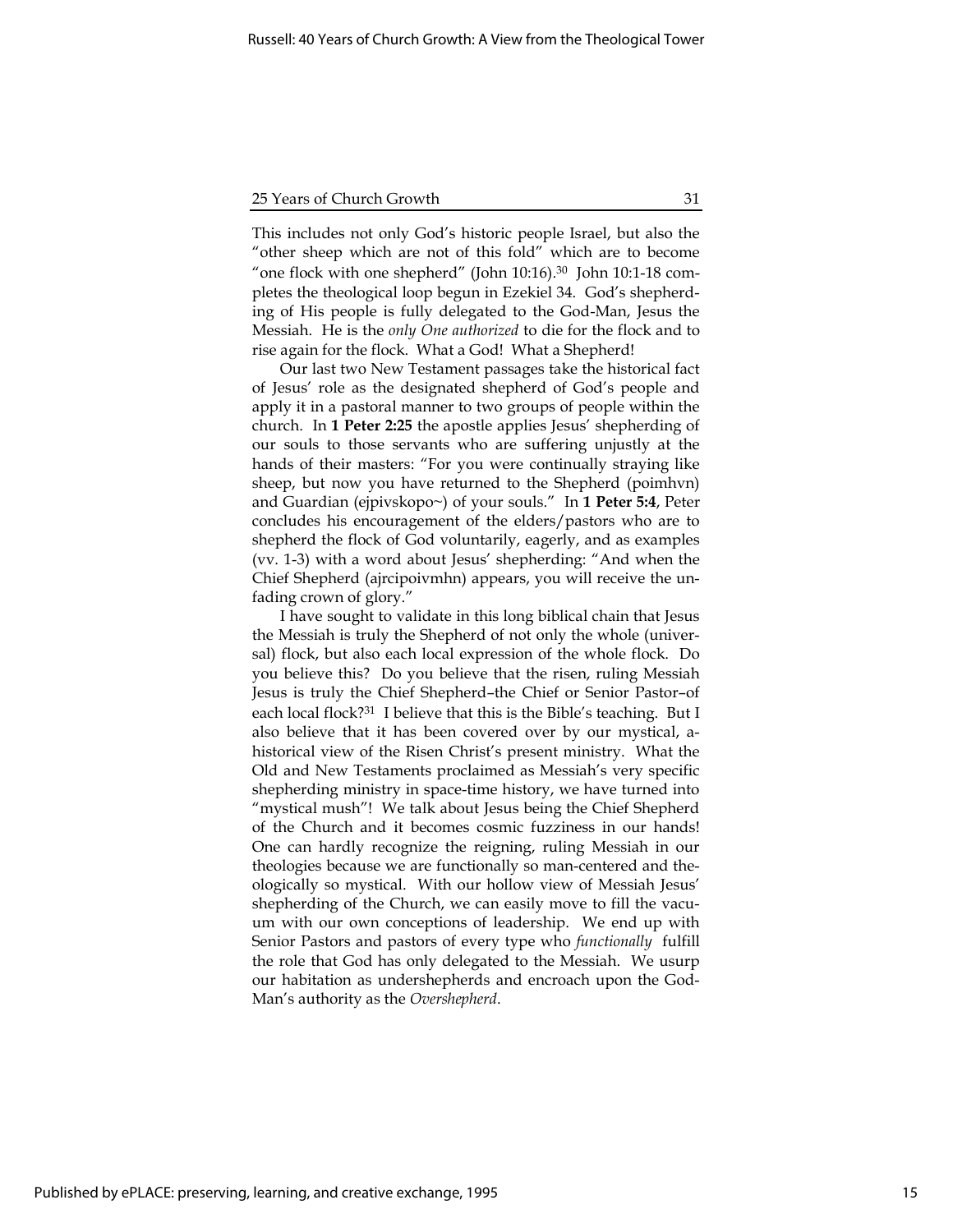By inappropriately elevating the role of undershepherds with titles like "Senior Pastor" or "the Moses Model of Leadership," we ironically devalue them. We stake our claims on turf that belongs solely to Another and thereby diminish the land that we are supposed to inhabit. We glorify alleged qualities of leadership that are many times simply man-centered, fleshly strategies contrived to glorify ourselves. We miss so very often the central qualities that should characterize godly undershepherds and true leaders of God's flock: a humble, tender heart that hears the Chief Shepherd's voice and carries out His will. We have a defective theology of leadership that all too often results in the flock looking for something from their undershepherds that only the Chief Shepherd could give them. Sadly, many times our theology of leadership actually encourages this wrong focus. I believe that we need significant re-theologizing in this area of our ecclesiology.

Does this mean that there is no room for visionary leadership in the Church? Not at all! In fact, a significant leadership crisis seems to be emerging at this very moment in evangelicalism. However, what these biblical passages establish is the nature of strong, visionary leadership that is biblical. Jesus explicitly said that we were not to lead in the Church like the Gentiles (pagans) lead in the broader culture (Matt 20:20-28; Mk 10:35-45). Strong, visionary Christian leadership is to be under our true leader, Jesus the Messiah, and is to be humble and servant-like to the Body of Christ (Matt 20:26-28; Mk 10:43-45). Our profile is that we lead from among God's people (e.g., Acts 20:28; 1 Peter 5:1a). We lead in light of Messiah's vision for our local body as reflected in the gifted members He has given our local congregation and the collective heart and passion for ministry this flock possesses. The vision and passion of the leader(s) are therefore informed by the personality of the flock and tempered by the resources our Messiah has graciously given to the congregation. Such a view of strong visionary leadership is radically different from the CEO model that many American Christians indiscriminately have adopted from the American business community. The context for leadership is not the business community, but the people of God. However, by training pastors to be CEO's, we ironically end up training them to lead in exactly the same way as the "Gentiles" lead!32 Such are the tragic payoffs of a defective theology of leadership.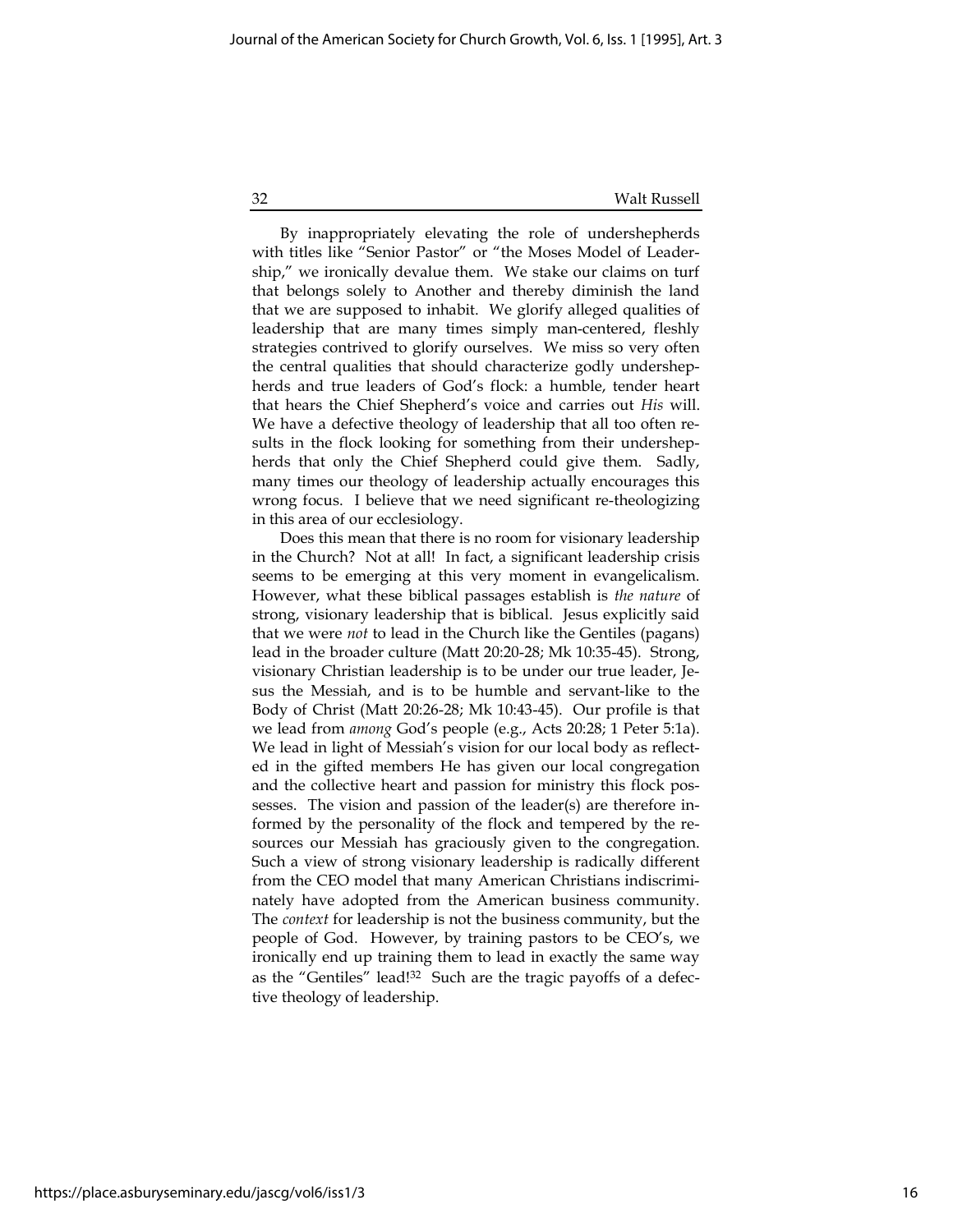Additionally, there is also a very important ethical dimension to our theology of leadership that I have never heard discussed. I would like to suggest it to you briefly for your consideration. If it is true, then we all have some very significant rethinking to do in our respective ministries. If there is the possibility that we have a defective anthropology which also has spawned a defective theology of leadership, then it may also be true that we have attracted Christian leaders and pastors with a defective anthropology. In other words, they would sense an affinity to the teachings of the CGM because some of the movement's defective underpinnings would resonate with their own defective underpinnings. Even more dangerously, the CGM would be giving them techniques and methodologies that would serve as a short term fix. Specifically, in the short term they would be encouraged to master certain skills and effective ministry approaches rather than develop essential godly virtues over the long term. Not that it has to be an either-or choice, but human nature is such that we are very vulnerable to the easier and the shorter road. However, this is counter-productive to the Kingdom of God over the longer stretch because we undercut the process of developing leaders who are continuing to be transformed by the Spirit of God in areas of deceptive fleshliness.

Ethically, I am appealing to the CGM for a greater moral sensitivity to the *instrumental evil* that is likely to result in a given environment by dispensing tools that are will probably be misused by a certain group. This may be akin to giving a recovering alcoholic a wine-making kit for Christmas or offering a recovering gambling addict pastor a job as a chaplain in a Las Vegas casino! While the acts of giving the wine-making kit or offering the casino job may not be unethical, in and of themselves, the likelihood that evil could result from these actions must also be considered as a part of the moral reasoning. I would suggest to you that the spiritual, emotional, and psychological immaturity of many of the younger leaders in our evangelical communities makes it highly likely that they will misuse in a utilitarian manner many of the pragmatic tools of the CGM.<sup>33</sup> This probable misuse must be factored into the decision-making of the leaders of the CGM. You must be looking beyond the short term, immediate results that your training may give these young leaders and also be considering the long term negative effects that may likely result in their lives and in the lives of those to whom they minister.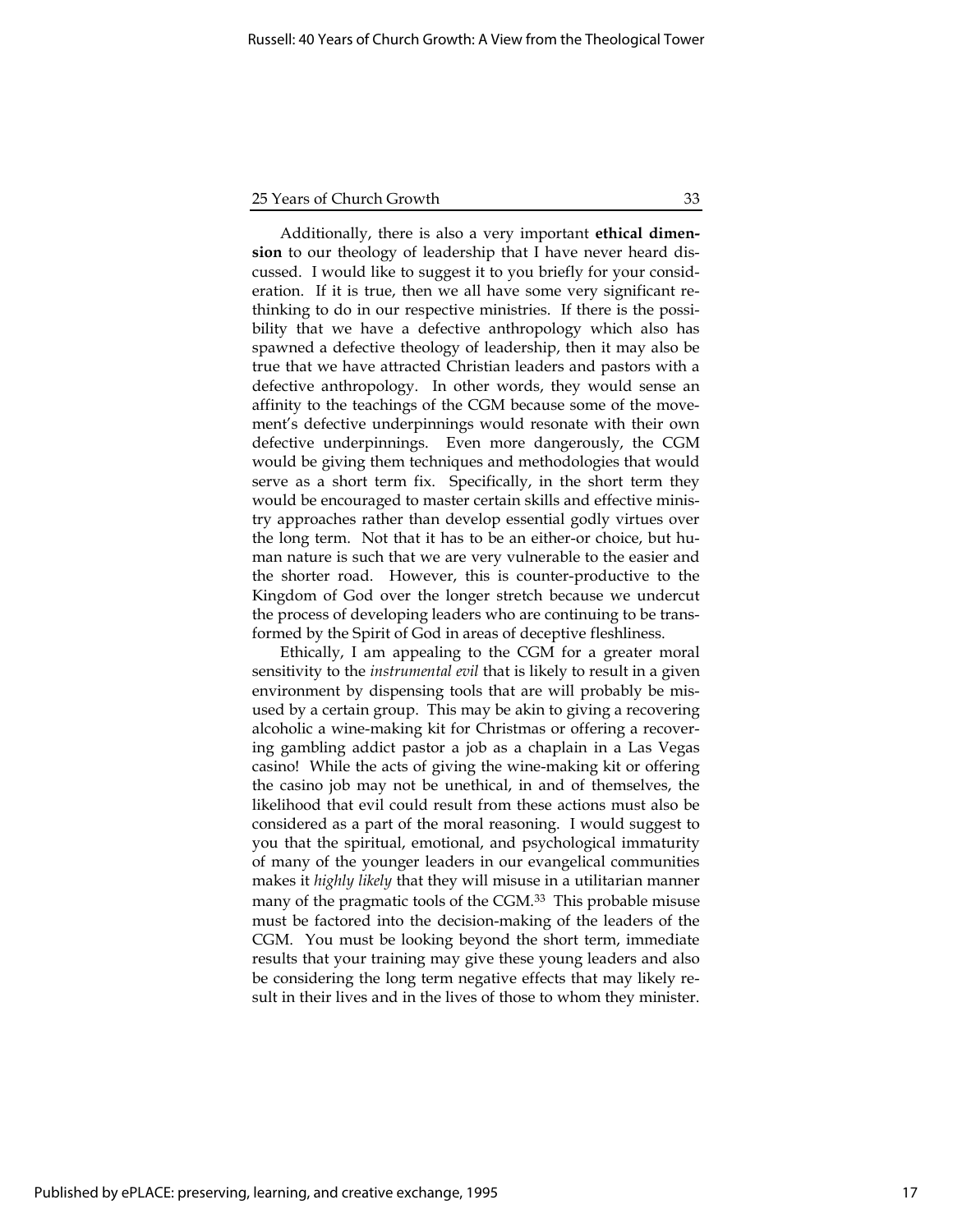This demands moral reasoning that sees beyond the immediate and meaningfully considers the likelihood of how people will use the training we offer them. But the healthy growth of the Church demands such ethics.<sup>34</sup> Addressing a defective theology of leadership also demands such ethics.

Let me share very briefly my third and final theological concern about the CGM. It flows out of the first two concerns of a defective theology of persons and a defective theology of leadership. This final concern is that the CGM also has a defective theology of community. In other words, we have a shrunken sense of what the people of God are like in their corporate state. Frankly, it is impossible to separate our theology of the Church collective from our theology of persons and our theology of the leaders who shape them into communities. However, let me attempt to develop this logical conclusion from the previous two concerns.

Several disciplines within the university, most notably Sociology, have been asserting for several years that we are experiencing what is being called "the communitarian crisis in the modern western world."<sup>35</sup> At a popular level this has given rise to such books as Habits of the Heart by five American sociologists who studied individualism and commitment in American life.<sup>36</sup> The concern of the broader academy is that we are rushing headlong into the disintegration of society as we have known it because of the loss of the commitment to community and the loss of the basic skills necessary to maintain community. Much of this pivots around the changing sense of what defines "the self" in Western society.<sup>37</sup> While there has been an ongoing change in the definition of "the self" in the West since the collapse of feudalism, it was greatly speeded up during the Enlightenment. Finally in the twentieth century, we have seen very radical and disturbing changes in the conception of selfhood. In a brilliant depiction of this phenomenon, historical psychologist Philip Cushman has asserted that now the self is empty in Western society: 38

Many authors have described how the bounded, masterful self has slowly and unevenly emerged in Western history. This is a self that has specific psychological boundaries, an internal locus of control, and a wish to manipulate the external world for its own personal ends.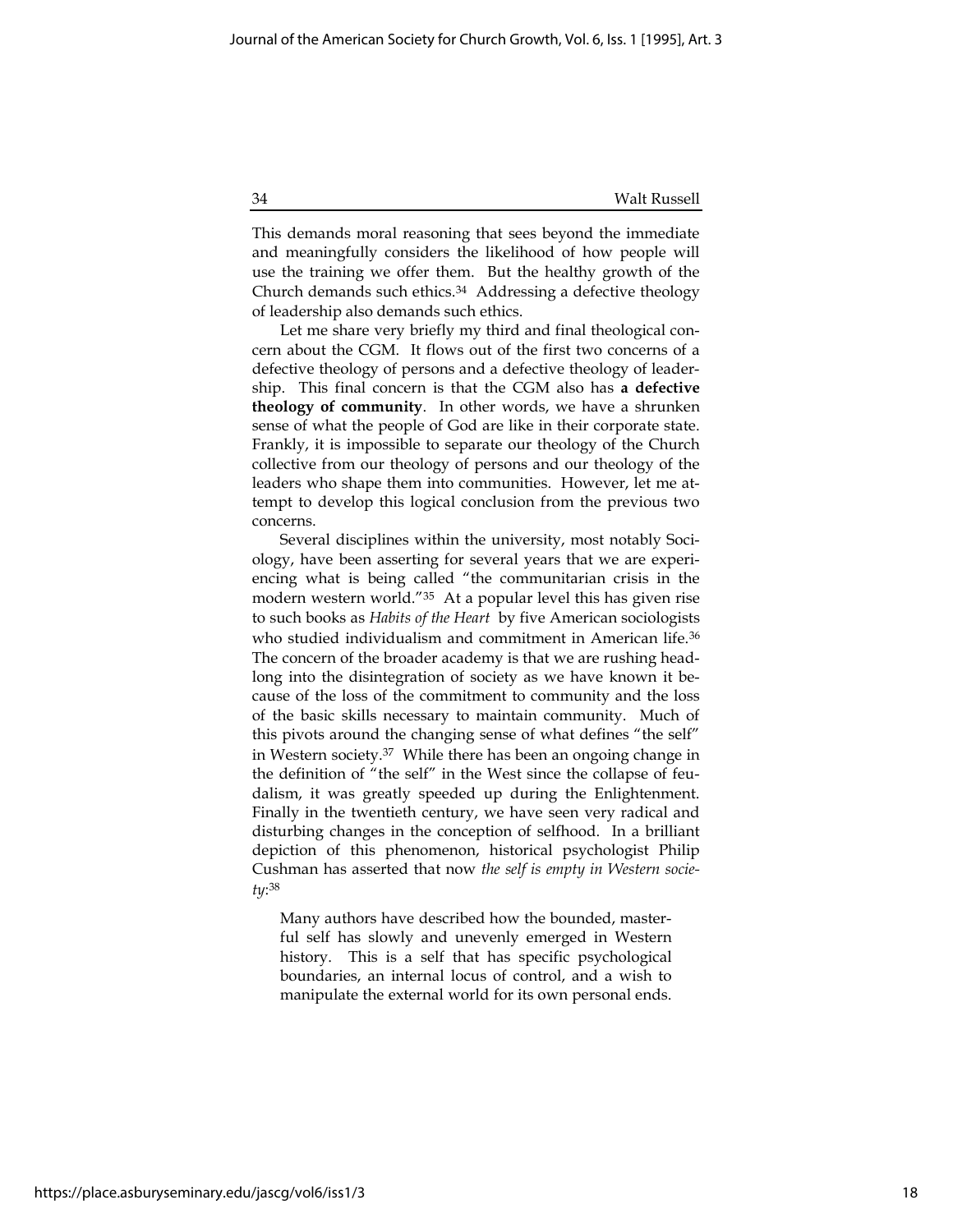I believe that in the post-World War II era in the United States, there are indications that the present configuration of the bounded, masterful self is the empty self. By this I mean that our terrain has shaped a self that experiences a significant absence of community, tradition, and shared meaning. It experiences these social absences and their consequences "interiorly" as a lack of personal conviction and worth, and it embodies the absences as a chronic, undifferentiated emotional hunger. The post-World War II self thus yearns to acquire and consume as an unconscious way of compensating for what has been lost: It is empty.<sup>39</sup>

I share these glimpses of the research of sociologists, philosophers, and psychologists to envision you about the deeper level that our evangelical discussions should be taking place. These phenomena of the empty self and the loss of community in Western society have enormous ramifications for us as Christians, in general, and for the CGM, in particular. However, there are few profound analyses of this landscape by evangelicals. Quite honestly, most of our analyses have been unspeakably superficial and have spawned strategies that have probably exacerbated the problems more than they have relieved them.

In other words, I am naive enough to believe that we should love and respect persons more than any other humans and therefore should have expertise in building profound, healthy communities more than any other groups. However, we persist in offering remarkably trite solutions to the problems, even compared to radically secular groups! Oh, we are sophisticated in the technologies of ultra-modernity (or postmodernity), but this is a large part of the difficulty! The tragedy is that this is where the cows come home with our shrunken theologies of persons and leaders. We end up empowering leaders who are incredibly alienated persons, most who have never experienced any meaningful sense of community in their own lives. Therefore, these dear bruised and battered persons have absolutely no sense of how to nurture and foster community among the people of God. Rather, they approach the church functionally and attempt to arrange the saints in ways that will meet their own needs as leaders. Then we come along and give them strategies for the growth of their Christian communities that are, quite frankly, too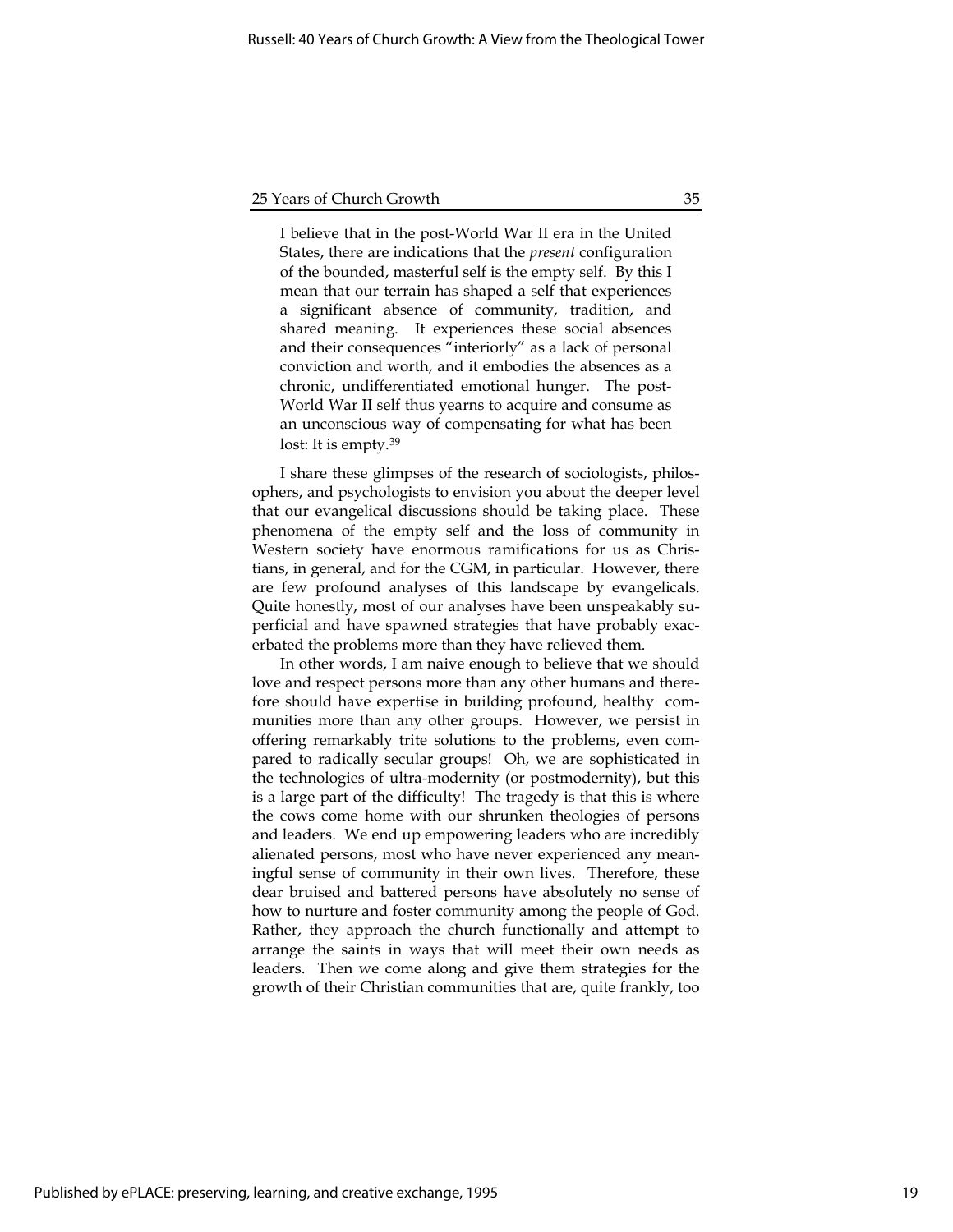trivial to be true! Rather, our strategies may well be deepening the sense of alienation and lostness at both the individual and group levels of our Christian communities. This should not be!

In the place of our superficial solutions, I beg you to seek to recapture the profound richness and complexity of how the Body of Christ is to be functioning. The whole of our communities is to be far greater than the sum of our parts. We are far more than a confederation of autonomous individuals, each with an agenda focused on personal fulfillment. We must go well beyond the view of community that is seen through the eyes of alienated moderns. Therefore, we need a theology of Christian community that leaves room for the Spirit of God to move among us and to engender a rich, full sense of our connection to God and to one another as His people. Instead of creating loose bundles of individual sticks, we need to be growing redwoods! But to grow redwoods, we need a theology of redwoods. We need a biblical theology of Christian community. What an incredibly crucial area to begin to study together!

#### Conclusion

I fear that I may have been too negative in my theological evaluation of the CGM and that you may have anticipated that my conclusion is, "Just blow the thing up and start over!" Nothing could be further from the truth! Rather, I have one very positive, simple, and straightforward conclusion. It is this:

We need to work together as colleagues from various disciplines in order to study and strategize about the growth of the Church and the worldwide advancement of the Kingdom. As we have done today, we need to dialogue face-to-face as biblicists/theologians and CGM experts. Those of us who have criticized you need to repent of our "hiding and hurling" approach where we first inform you of our concerns in a Christian book. We need to work together to underscore the CGM with better theology and a richer connection to the Word of God. As fellow members of the Body of Christ, we must stand together against the fragmentation of knowledge that has flowed out of the Enlightenment. This demands that we stop practicing our respective disciplines with a ghetto mentality. Instead, we must work together in an interdisciplinary manner as we combine our diverse spiritu-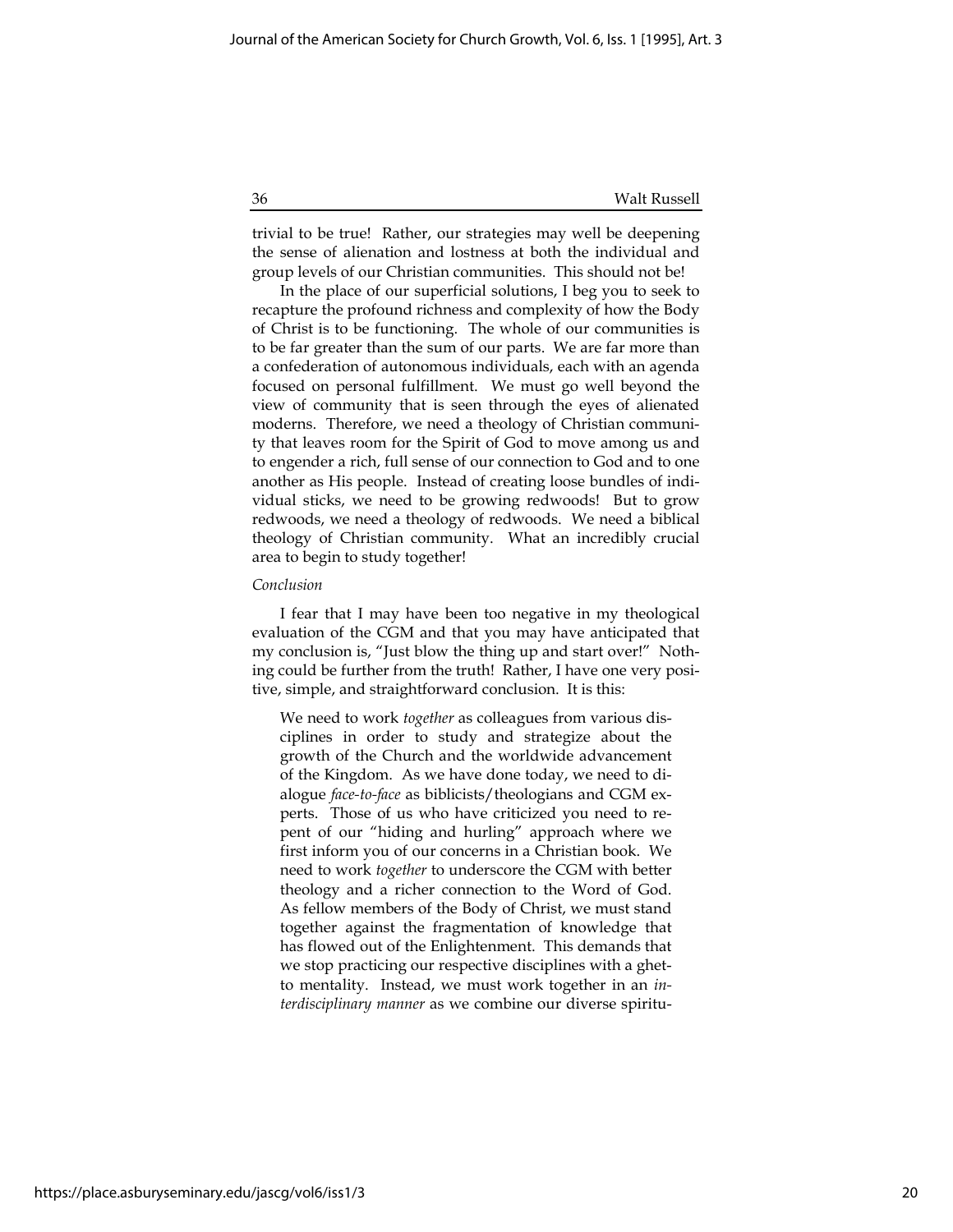al gifts. One of our chief aims must be to showcase that our knowledge is profoundly unified under the headship of our Chief Shepherd, the Lord Jesus Christ. Therefore, I challenge you to have the courage to enrich and deepen the CGM by colaboring with those of us who have criticized you. Should the Lord tarry, why cannot the next forty years of the CGM be characterized by a more mature cooperation within the Body of Christ? Come, let us reason together to the glory of God!

#### Writer

Russell, Walt: Address: Talbot School of Theology, Biola University, 13800 Biola Ave., La Mirada, CA 90639. Title: Director, Biblical Studies and Theology Division. He earned a B.S. degree in Business Administration from the University of Missouri, a Th.M. degree in Christian Education and New Testament from Dallas Theological Seminary, an M.A. in New Testament Theology from St. Mary's Seminary and University, and a Ph.D. in Hermeneutics and Biblical Studies from Westminster Theological Seminary.

#### **NOTES**

1. William J. Abraham. The Logic of Evangelism (Grand Rapids, MI: Wm. B. Eerdmans, 1989), 70. Abraham calls this "a kind of hang-glider effect" when evaluating the CGM and "attempting to hover above a vast body of material and controversy and arrive at a broad judgment about its merits."

2. For example, the insightful work of J. Robert Clinton, The Making of a Leader (Colorado Springs, CO: NavPress, 1988).

3. Comments by Leighton Ford in the Foreword to The Making of a Leader, p. 9. Ford has also described the baby boomer generation as a generation that maintains what its parents created, rather than pioneering new areas (Chapel Message at Talbot School of Theology, Biola University, September 12, 1995).

4. Dining with the Devil: The Megachurch Movement Flirts with Modernity (Grand Rapids, MI: Baker Books, 1993) and edited with John Seel, No God But God (Grand Rapids, MI: Baker Books, 1992).

5. Ashamed of the Gospel: When the Church Becomes Like the World (Wheaton, IL: Crossway Books, 1993).

6. Selling Jesus ((Downers Grove, IL: InterVarsity Press, 1992).

7. The Evangelical Forfeit, Can We Recover? (Grand Rapids, MI: Baker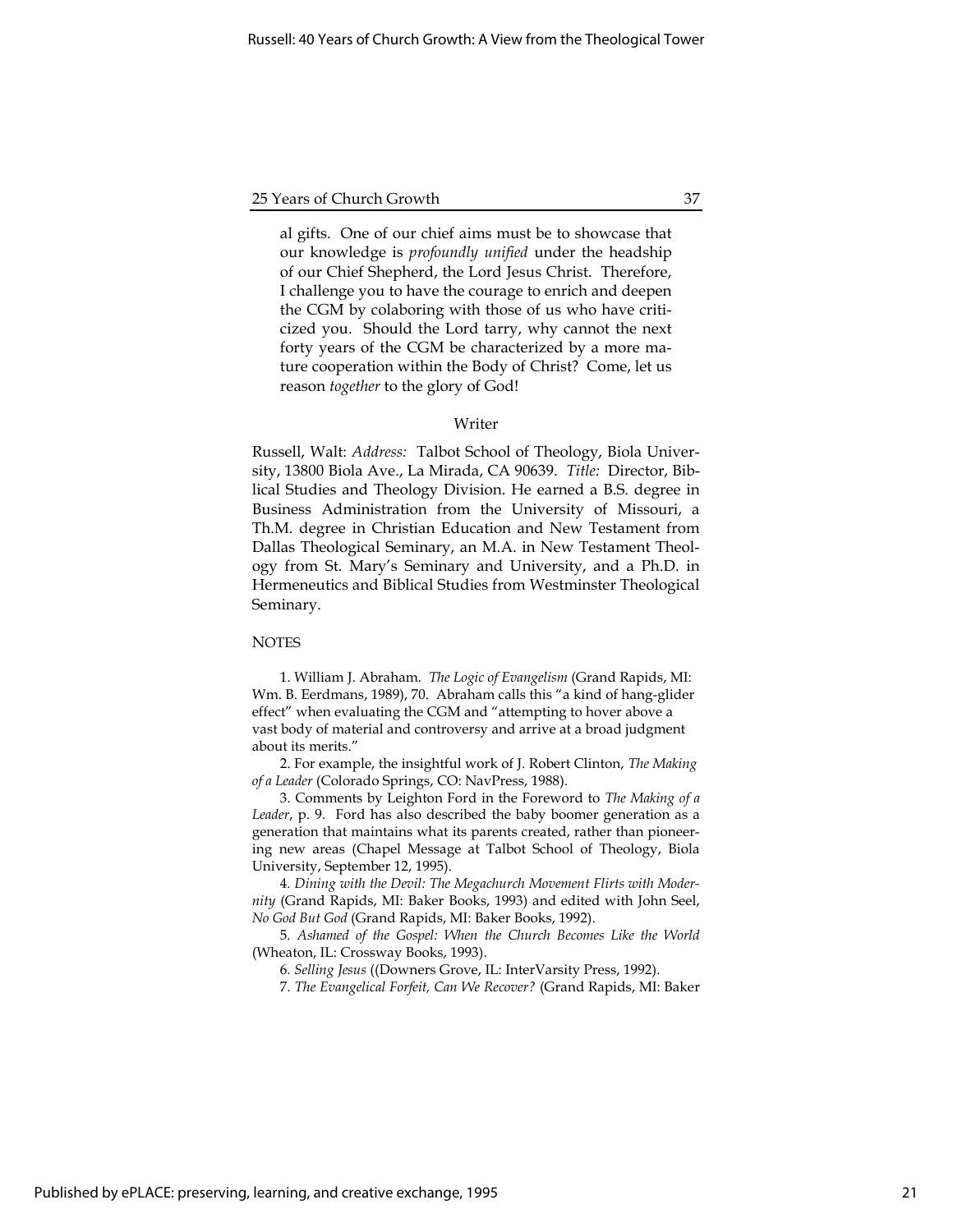Books, 1993).

8. Ultimate Church: An Irreverent Look at Church Growth, Megachurches, and Ecclesiastical 'Show Biz' (Grand Rapids, MI: Zondervan, 1991).

9. Power Religion: The Selling Out of the Evangelical Church (Chicago: Moody Press, 1992).

10. The text of this address was reprinted in Church Growth Today, Vol. 10, No. 2 (1995) pages 1-3.

11. Vaughan, "Offense to the Cross?," page 2.

12. For example, Sidney H. Rooy, "The Concept of Man in the Missiology of Donald McGavran: A Model of Anglosaxon Missiology in Latin America," Westminster Theological Journal 37 (1974-75) 172-205. Rooy summarizes his lengthy criticism in the following manner:

The lack of clarity in McGavran is the result of an inadequate biblical theology of man in his relationship to God, the cosmos, and his fellow man. The tendency in his anthropology and in his ecclesiology to consider the Church as an aggregate of spiritual, redeemed individuals and the Church of Christ as a group of units, does not do justice either to the uniqueness of man as the image of God or to the essential unity of the Church (202).

13. Palm Springs, CA: Ronald N. Haynes Publishers, Inc., 1981. Original English edition, Exeter, UK: The Paternoster Press, 1959. See also the excellent theological work by Anthony A. Hoekema, Created in God's Image (Grand Rapids, MI: Wm. B. Eerdmans, 1986). Additionally, see the helpful work by Ronald B. Allen, The Majesty of Man. The Dignity of Being Human (A Critical Concern Book; Portland, OR: Multnomah Press, 1984).

14. For example, the language used by some churches for the pastoral position of including new members in the body sounds strangely like plant and animal physiology: "Director of Assimilation." Also the language of Carl F. George in his description of the leaders of the metachurch model sounds eerily like the unknown variables "X, C, D, and L" in an algebraic equation (Prepare Your Church for the Future [Grand Rapids, MI: Fleming H. Revell, 1992] 119-149). Is this the kind of language we should use when referring to those in the image of God? This kind of language gives credence to the criticism that the CGM has helped to move North American Evangelicalism from using methodologies that reflect "Early Modernity" to methodologies and technologies that evidence "Ultra-Modernity" or even "Post-Modernity." For a broad backdrop to this discussion, see George Marsden, "Evangelicals, History, and Modernity," in Evangelicalism and Modern America, George Marsden, ed. (Grand Rapids, MI: Wm. B. Eerdmans, 1984) 94-102.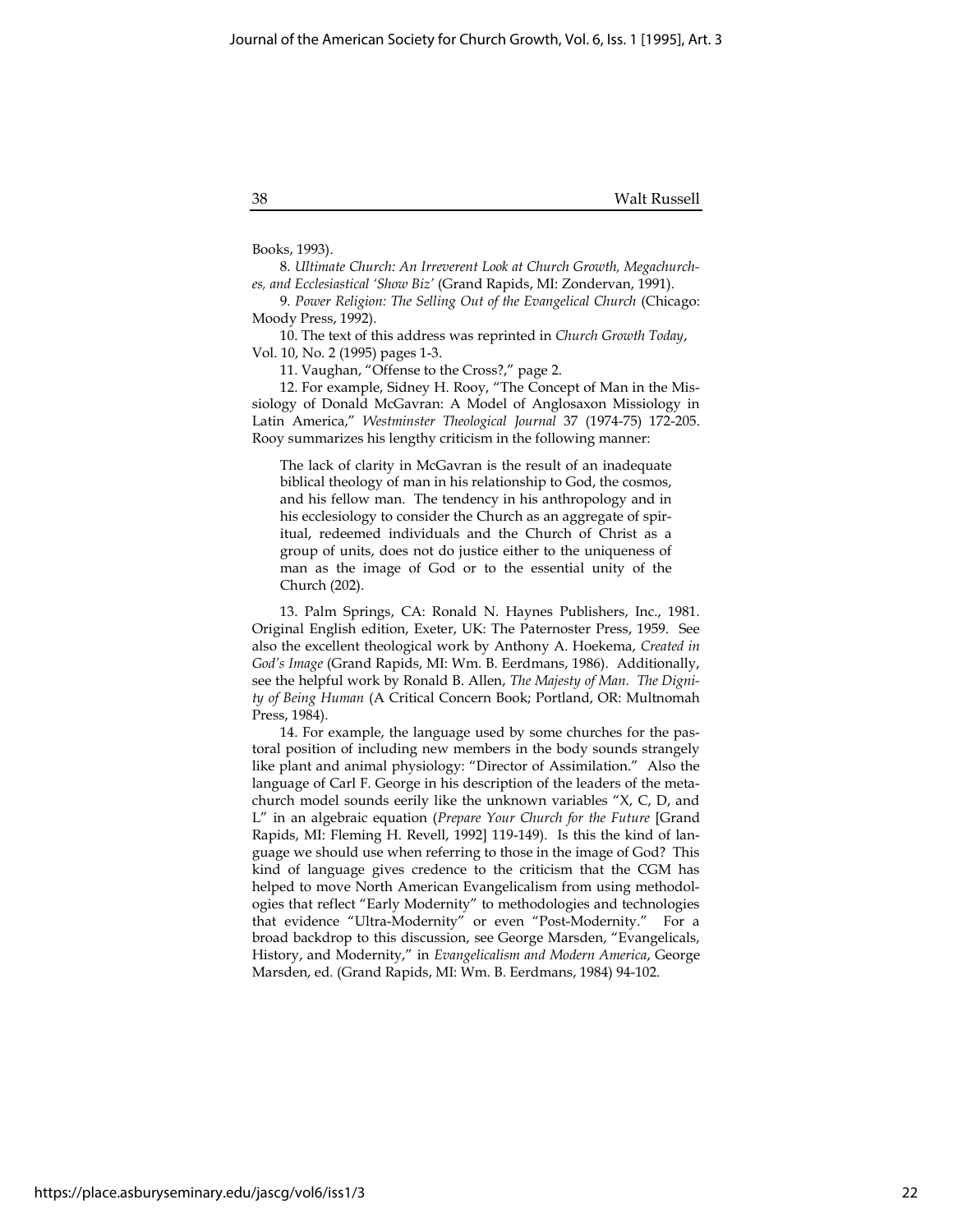15. Is George Barna's brazenness about marketing an anomaly to the CGM? See Barna's Marketing the Church: What They Never Taught You About Church Growth (Colorado Springs, CO: NavPress, 1988).

16. This can be seen in various training models within the CGM, but the "Leadership Community" of the Meta-Church Model is a prime example (George, Prepare Your Church for the Future, 135-149).

17. See the critique of the late David J. Bosch, "The Structure of Mission: An Exposition of Matthew 28:16-21" in Wilbert R. Shenk, ed. Exploring Church Growth (Grand Rapids, MI: Wm. B. Eerdmans, 1983) 218-248 and his later discussion, "Matthew: Mission as Disciple-Making," Ch. 2 in Transforming Mission: Paradigm Shifts in Theology of Mission (American Society of Missiology Series, No. 16; Maryknoll, NY: Orbis Books, 1991) 56-83. Within the CGM, W. Charles Arn, "Evangelism or Disciple Making?" in Church Growth: The State of the Art, C. Peter Wagner, editor with Win Arn and Elmer Towns (Wheaton, IL: Tyndale House Publishers, 1986) 57-67 has noted this problem and argued for "disciple making" over evangelism as is widely practiced.

18. That such a corrective is needed can be seen in the book by CGM advocate Robert E. Logan, Beyond Church Growth (Old Tappan, NJ: Fleming H. Revell Company, 1989) which sought to demonstrate that the addition of church planting is "beyond" the general emphasis of the CGM:

Second, many leaders fully committed to the church growth movement need to expand their ministry horizons. So many pastors and church planters I talk with focus almost exclusively on growing their own local churches and functionally ignore the imperative to start more congregations (p. 17; emphasis is mine).

See also, Elmer L. Towns, "The Great Commission and Church Planting," in Wagner, Church Growth: The State of the Art, 143-149.

19. The most influential book on spiritual gifts within the CGM is a classic case in point: C. Peter Wagner, Your Spiritual Gifts Can Help Your Church Grow (Ventura, CA: Regal Books, 1979). See also, Robert Logan, "Principle 8 - Mobilizing Believers According to Spiritual Gifts," in Beyond Church Growth, 160-172. It is a delicate balance to communicate that believers and their gifts have intrinsic worth, and yet they should fulfill a vital function.

20. See Robert Wuthnow's critique of the small-group movement in the United States in Sharing the Journey: Support Groups and America's New Quest for Community (New York: The Free Press, 1994).

21. New York: Crossroad, 1994) 47-48; emphasis is mine.

22. See the fine discussion of the form of Mark 2:1-3:6 and its five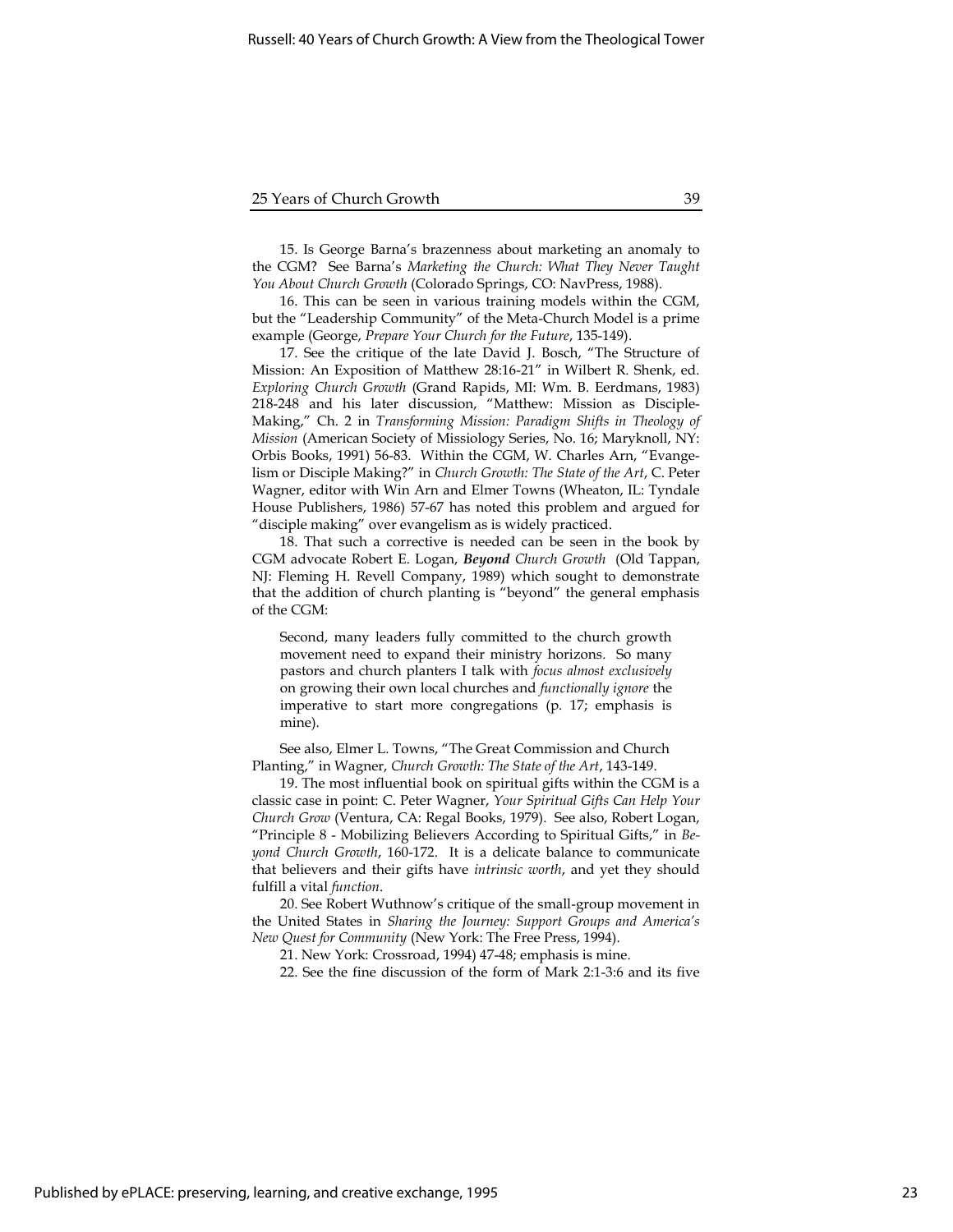"conflict or controversy stories" in Robert H. Gundry, Mark: A Commentary on His Apology for the Cross (Grand Rapids, MI: Wm. B. Eerdmans, 1993) 105-110.

23. All Scripture quotations are from the New American Standard Version.

24. With apologies to George Barna!

25. For example, by John N. Vaughan, "Trends among the World's Twenty Largest Churches," in Church Growth: The State of the Art, 131. See also, Vaughan's The World's Twenty Largest Churches (Grand Rapids, MI: Baker Book House, 1984) and The Large Church: A Twentieth Century Expression of the First Century Church (Grand Rapids, MI: Baker Book House, 1985).

26. For example, Carl F. George and Robert E. Logan, Leading and Managing Your Church (Old Tappan, NJ: Fleming H. Revell Co., 1987).

27. There is a consistent emphasis in John's Gospel that Jesus is the Second or New Moses who is far greater than the first Moses:

For example, while the Torah was given through Moses, Jesus himself is the New Torah because He has seen the Father and explains him (John 1:17-18). While manna was given through Moses, Jesus himself is the true manna from heaven (John 6:32- 35). "It is because Jesus supersedes Moses that ascriptions such as 'life,' 'light,' 'bread,' and 'water,' which previously applied to the Mosaic Torah, are transferred to him" [M. E. Isaacs, "The Prophetic Spirit in the Fourth Gospel," Heythrop Journal 24 (1983) 403]. (Walt Russell, "The Holy Spirit's Ministry in the Fourth Gospel," Grace Theological Journal 8 (1987) 237- 8).

28. Charles Lee Feinberg, The Prophecy of Ezekiel (Chicago, IL: Moody Press, 1969) 195.

29. Note that Jesus the Messiah's concern as the Great Shepherd is for His disciples to gather the plentiful harvest of shepherdless sheep. The primary focus of this age, in Matthew's Gospel, is that the peoples of the world be "harvested" on behalf of Messiah Jesus (e.g., Matt 28:16- 20).

30. In a very important messianic passage, Psalm 2:7-9, the psalmist speaks of Messiah's enthronement in the messianic office as God's Son (v. 7). He receives the nations as his coronation gift (v. 8) and He will shepherd them with a rod of iron  $(v. 9)$ . The Apostle Paul asserts that this was fulfilled at Jesus' resurrection (Acts 13:30-33; Romans 1:1-5). The point is that even in the Old Testament, Messiah's shepherding role was seen to extend beyond Israel to the nations.

31. See also Matthew 23:1-12, especially vv. 8-12, where Jesus as-